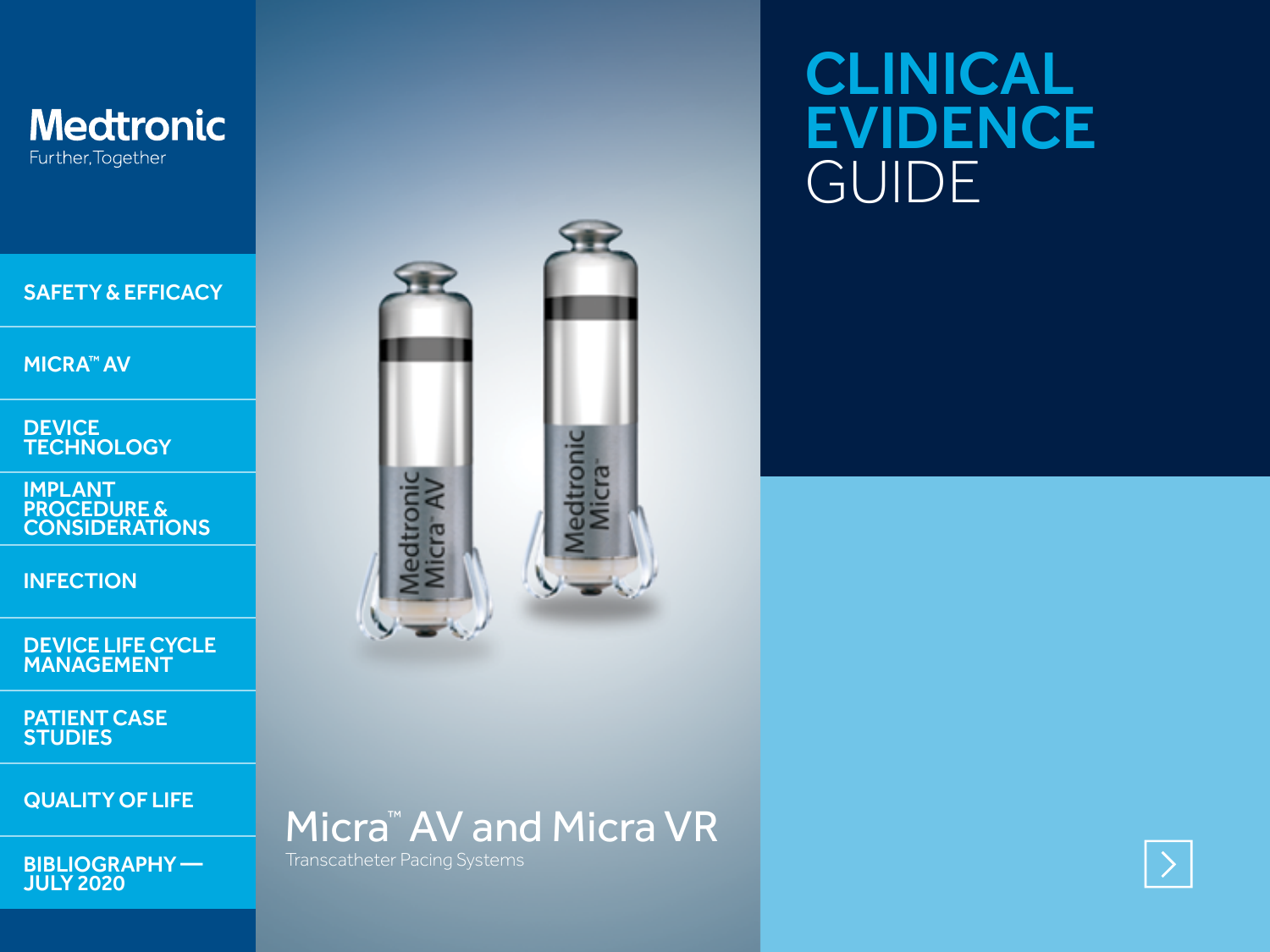<span id="page-1-0"></span>

## SAFETY & **EFFICACY**

|                                                                   | <b>STUDY</b>                                                                                                                  | <b>ANALYSIS</b><br><b>OBJECTIVE</b>                                              | <b>FINDING</b>                                                                                                    |
|-------------------------------------------------------------------|-------------------------------------------------------------------------------------------------------------------------------|----------------------------------------------------------------------------------|-------------------------------------------------------------------------------------------------------------------|
| <b>SAFETY &amp; EFFICACY</b>                                      | Duray GZ, et al. Long-term performance of<br>a transcatheter pacing system: 12-Month                                          | To assess the long-term<br>safety of Micra at 12 months                          | There were 48% fewer major<br>complications with Micra than<br>transvenous pacemakers through 12                  |
| <b>MICRA™ AV</b>                                                  | results from the Micra Transcatheter<br>Pacing Study. Heart Rhythm. May<br>2017;14(5):702-709.                                | and electrical performance<br>through 24 months ( $n =$<br>726).                 | months. Pacing thresholds remained<br>low and stable at 24 months.                                                |
| <b>DEVICE</b><br><b>TECHNOLOGY</b>                                | El-Chami MF, et al. Updated Performance<br>of the Micra Transcatheter Pacemaker in<br>the Real-World Setting: A Comparison    | To evaluate performance of<br>Micra through 12 months<br>when used in real-world | Implant success rate was 99.1%. The<br>major complication rate was 2.7%<br>through 12 months post-implant,        |
| <b>IMPLANT</b><br><b>PROCEDURE &amp;</b><br><b>CONSIDERATIONS</b> | to the Investigational Study and a<br><b>Transvenous Historical Control. Heart</b><br>Rhythm. December 2018;15(12):1800-1807. | clinical practice<br>$(n = 1.817)$ .                                             | representing a 63% reduction in risk<br>relative to transvenous systems.                                          |
| <b>INFECTION</b>                                                  | Piccini JP, et al. Need for System Revision<br>With Leadless Pacemakers in Extended<br>Follow-up: Updated Results from the    | To report major<br>complications and system<br>revisions through 3 years         | The major complication rate at 36<br>months was 3.5% and was 58% lower<br>than that for patients with transvenous |
| <b>DEVICE LIFE CYCLE</b><br><b>MANAGEMENT</b>                     | Micra Transcatheter Pacing System<br>Post-Approval Registry. Heart Rhythm.<br>2020;17(5S):S229.                               | from the worldwide Micra<br>post-approval registry<br>$(n = 1, 815)$ .           | pacemakers. All-cause system<br>revision revisions were infrequent and<br>occurred 53% less often compared to     |
| <b>PATIENT CASE</b><br><b>STUDIES</b>                             |                                                                                                                               | To report major                                                                  | transvenous systems.<br>Implant success rate was 99.2%.                                                           |
| <b>QUALITY OF LIFE</b>                                            | Reynolds D, et al. A Leadless Intracardiac<br>Transcatheter Pacing System. N Engl J<br>Med. June 30, 2016;374(26):2604-2605.  | complications and electrical<br>performance through 6<br>months ( $n = 725$ ).   | 96.0% of patients experienced no<br>major complications at 6 months, zero<br>dislodgements, and zero systemic     |
| <b>BIBLIOGRAPHY-</b><br><b>JULY 2020</b>                          |                                                                                                                               |                                                                                  | infections. 98.3% of patients had<br>adequate pacing thresholds at 6<br>months.                                   |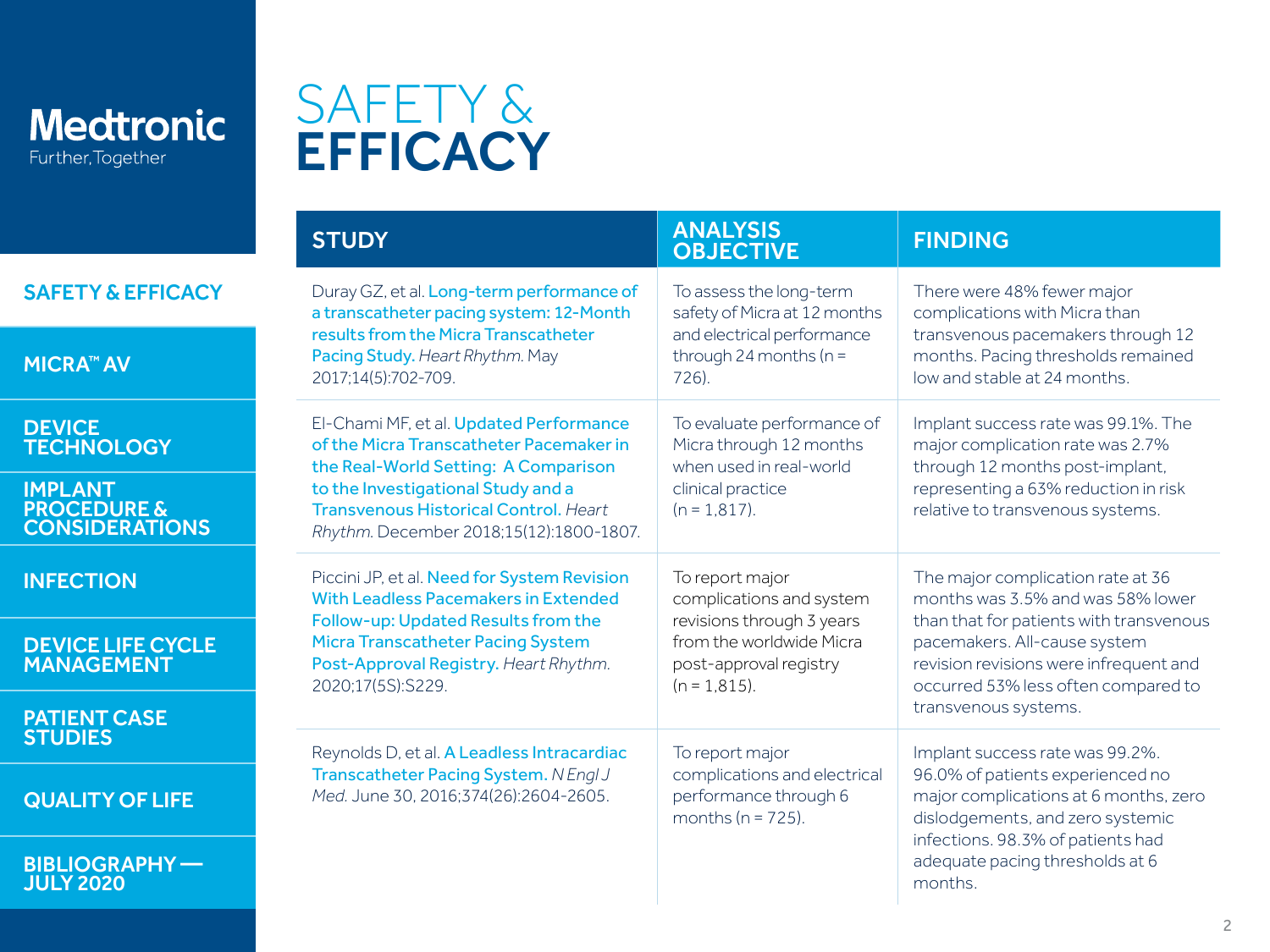<span id="page-2-0"></span>

JULY 2020

[BIBLIOGRAPHY —](#page-11-0) 

## MICRA AV

|                                                                   | <b>STUDY</b>                                                                                                                                                                                                                                         | <b>ANALYSIS</b><br><b>OBJECTIVE</b>                                                                                                                                                                  | <b>FINDING</b>                                                                                                                                                                                                                                                                                                                                   |
|-------------------------------------------------------------------|------------------------------------------------------------------------------------------------------------------------------------------------------------------------------------------------------------------------------------------------------|------------------------------------------------------------------------------------------------------------------------------------------------------------------------------------------------------|--------------------------------------------------------------------------------------------------------------------------------------------------------------------------------------------------------------------------------------------------------------------------------------------------------------------------------------------------|
| <b>SAFETY &amp; EFFICACY</b>                                      | Chinitz L. et al. Accelerometer-based<br>atrioventricular synchronous pacing with a                                                                                                                                                                  | To characterize the performance<br>of an AV synchronous algorithm<br>(MARVEL) downloaded into<br>previously implanted Micra VR<br>devices ( $n = 64$ ).                                              | Average AV synchrony during AV algorithm<br>pacing was $87.0\%$ (n = 64). AV synchrony<br>was significantly greater (P < 0.001) during<br>AV algorithm pacing compared to VVI in<br>high-degree block patients, whereas AVS<br>was maintained in patients with intrinsic<br>conduction.                                                          |
| <b>MICRA™ AV</b>                                                  | ventricular leadless pacemaker: Results from<br>the Micra atrioventricular feasibility studies.<br>Heart Rhythm. September 2018;15(9):1363-1371.                                                                                                     |                                                                                                                                                                                                      |                                                                                                                                                                                                                                                                                                                                                  |
| <b>DEVICE</b><br><b>TECHNOLOGY</b>                                | Garweg C, et al. Behavior of leadless AV<br>synchronous pacing during atrial arrhythmias<br>and stability of the atrial signals over time-<br>Results of the MARVEL Evolve subanalysis.<br>Pacing Clin Electrophysiol. March 2019;42(3):381-<br>387. | Prospective, single-center<br>study compared AV synchrony                                                                                                                                            | Both accelerometer signal amplitude (visit 2-<br>visit $1 = 1.4$ mG; 95% confidence interval [CI]<br>[-25.8 to 28.4 mG]; P = 0.933) and AVS (visit 1:<br>90.8%, 95% CI [72.4, 97.4] and visit 2: 91.4%.<br>95% CI [63.8, 98.5]; P = 0.740) remained stable.                                                                                      |
| <b>IMPLANT</b><br><b>PROCEDURE &amp;</b><br><b>CONSIDERATIONS</b> |                                                                                                                                                                                                                                                      | and accelerometer-based atrial<br>sensing signals at two visits<br>$\geq 6$ months apart to assess<br>performance over time ( $n = 9$ ).                                                             |                                                                                                                                                                                                                                                                                                                                                  |
| <b>INFECTION</b>                                                  | Garweg C, et al. Predictors of Atrial Mechanical<br>Sensing and Atrioventricular Synchrony with a<br>Leadless Ventricular Pacemaker: Results from<br>the MARVEL 2 Study. Heart Rhythm. Published<br>online July 24, 2020.                            | To identify predictors of<br>A4 amplitude and high AV<br>synchrony.                                                                                                                                  | CABG history, E/A ratio, atrial contraction<br>excursion, and atrial strain were associated<br>with low A4 amplitude. High AV synchrony was<br>predicted by an E/A ratio < 0.94 and low sinus<br>rate variability at rest.                                                                                                                       |
| <b>DEVICE LIFE CYCLE</b><br><b>MANAGEMENT</b>                     |                                                                                                                                                                                                                                                      |                                                                                                                                                                                                      |                                                                                                                                                                                                                                                                                                                                                  |
| <b>PATIENT CASE</b><br><b>STUDIES</b>                             | Steinwender C. et al. Atrioventricular<br>synchronous pacing using a leadless<br>ventricular pacemaker: Results from the<br>MARVEL 2 Study. JACC Clin Electrophysiol.<br>January 2020;6(1):94-106.                                                   | To report on the performance<br>of an automated, enhanced<br>accelerometer-based algorithm<br>(MARVEL 2) that provides<br>AV synchronous pacing<br>downloaded into Micra VR<br>devices ( $n = 75$ ). | Median AV synchrony at rest in patients with<br>complete AV block and normal sinus rhythm<br>was 94.3% (n = 40). Stroke volume increased<br>by 1.7 cm ( $p = 0.2$ ) or $8.8 + 15.4%$ during VDD<br>pacing in patients with complete AV block and<br>normal sinus rhythm. There were no pauses or<br>episodes of oversensing-induced tachycardia. |
| <b>QUALITY OF LIFE</b>                                            |                                                                                                                                                                                                                                                      |                                                                                                                                                                                                      |                                                                                                                                                                                                                                                                                                                                                  |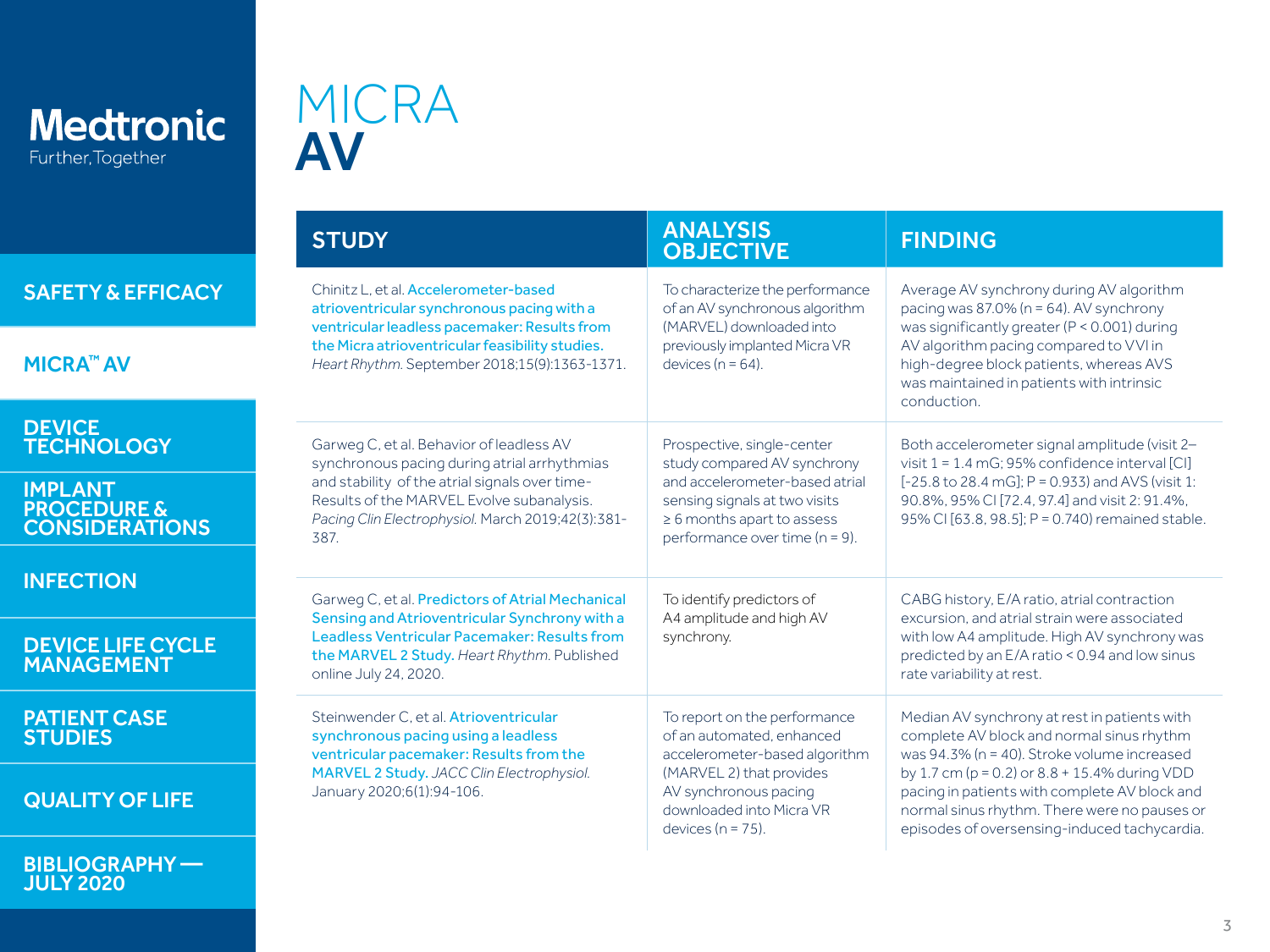<span id="page-3-0"></span>

## DEVICE **TECHNOLOGY**

|                                                                   | <b>STUDY</b>                                                                                                                                                                                                                                                                                          | <b>ANALYSIS OBJECTIVE</b>                                                                                                                                                                                                                                                               | <b>FINDING</b>                                                                                                                                                                                                                                                                                                                                             |
|-------------------------------------------------------------------|-------------------------------------------------------------------------------------------------------------------------------------------------------------------------------------------------------------------------------------------------------------------------------------------------------|-----------------------------------------------------------------------------------------------------------------------------------------------------------------------------------------------------------------------------------------------------------------------------------------|------------------------------------------------------------------------------------------------------------------------------------------------------------------------------------------------------------------------------------------------------------------------------------------------------------------------------------------------------------|
| <b>SAFETY &amp; EFFICACY</b>                                      | Bari Z, et al. Physical activity<br>detection in patients with<br>intracardiac leadless pacemaker.<br>J Cardiovasc Electrophysiol.                                                                                                                                                                    | To evaluate the short- and mid-<br>term performance of the Micra<br>activity sensor by testing all three<br>available activity vectors during the<br>exercise tests ( $n = 51$ ).                                                                                                       | The three-axis, accelerometer-based rate<br>adaptive pacing feature proved to be feasible<br>after manual selection of an adequate<br>activity vector. Vector testing in Micra<br>patients with chronotropic incompetence<br>appears to be beneficial compared with the<br>use of nominal Vector 1.                                                        |
| <b>MICRA™ AV</b>                                                  | December 2018;29(12):1690-1696.                                                                                                                                                                                                                                                                       |                                                                                                                                                                                                                                                                                         |                                                                                                                                                                                                                                                                                                                                                            |
| <b>DEVICE</b><br><b>TECHNOLOGY</b>                                | Blessberger H, et al. Monocenter<br><b>Investigation Micra MRI Study</b>                                                                                                                                                                                                                              | To assess the safety and feasibility<br>of cardiac magnetic resonance                                                                                                                                                                                                                   | Cardiac magnetic resonance imaging at<br>either 1.5 T or 3.0 T proved feasible and safe                                                                                                                                                                                                                                                                    |
| <b>IMPLANT</b><br><b>PROCEDURE &amp;</b><br><b>CONSIDERATIONS</b> | (MIMICRY): Feasibility Study of<br>the Magnetic Resonance Imaging<br><b>Compatibility of a Leadless</b><br>Pacemaker System. Europace.<br>January 1, 2019;21(1):137-141.<br>Lloyd M, et al. Rate Adaptive<br>Pacing in an Intracardiac<br>Pacemaker. Heart Rhythm.<br>February 1, 2017;14(2):200-205. | imaging in patients implanted with<br>Micra undergoing either a 1.5 T or<br>3.0 T cardiac MRI scan (n = 15).<br>To evaluate the rate adaptive<br>pacing performance of Micra<br>during treadmill tests to maximum<br>exertion in a subset of patients<br>within the Micra Transcatheter | in patients implanted with a Micra, with no<br>relevant changes in device parameters within<br>3 months of follow-up.<br>Accelerometer-based rate-adaptive<br>pacing was proportional to workload,<br>thus confirming rate adaptive pacing<br>commensurate to workload is achievable<br>with an entirely intracardiac pacing system.                       |
| <b>INFECTION</b>                                                  |                                                                                                                                                                                                                                                                                                       |                                                                                                                                                                                                                                                                                         |                                                                                                                                                                                                                                                                                                                                                            |
| <b>DEVICE LIFE CYCLE</b><br><b>MANAGEMENT</b>                     |                                                                                                                                                                                                                                                                                                       |                                                                                                                                                                                                                                                                                         |                                                                                                                                                                                                                                                                                                                                                            |
| <b>PATIENT CASE</b><br><b>STUDIES</b>                             | Soejima K, et al. Safety evaluation<br>of a leadless transcatheter<br>pacemaker for magnetic<br>resonance imaging use. Heart<br>Rhythm. October 31, 2016;13(10):<br>2056-2063.                                                                                                                        | Pacing Study ( $n = 42$ ).<br>To characterize interactions of<br>MRI with the Micra transcatheter<br>pacemaker system using bench<br>testing with Monte-Carlo<br>simulations in combination with a<br>clinical case study.                                                              | The MRI safety assessment tests conducted<br>for the Micra pacemaker demonstrate that<br>patients with a single device or multiple<br>devices can safely undergo MRI scans in<br>both 1.5T and 3T MRI scanners. No MRI-<br>related complications were observed in a<br>patient implanted with a Micra pacemaker<br>undergoing a clinically indicated scan. |
| <b>QUALITY OF LIFE</b>                                            |                                                                                                                                                                                                                                                                                                       |                                                                                                                                                                                                                                                                                         |                                                                                                                                                                                                                                                                                                                                                            |
| <b>BIBLIOGRAPHY-</b><br><b>JULY 2020</b>                          |                                                                                                                                                                                                                                                                                                       |                                                                                                                                                                                                                                                                                         |                                                                                                                                                                                                                                                                                                                                                            |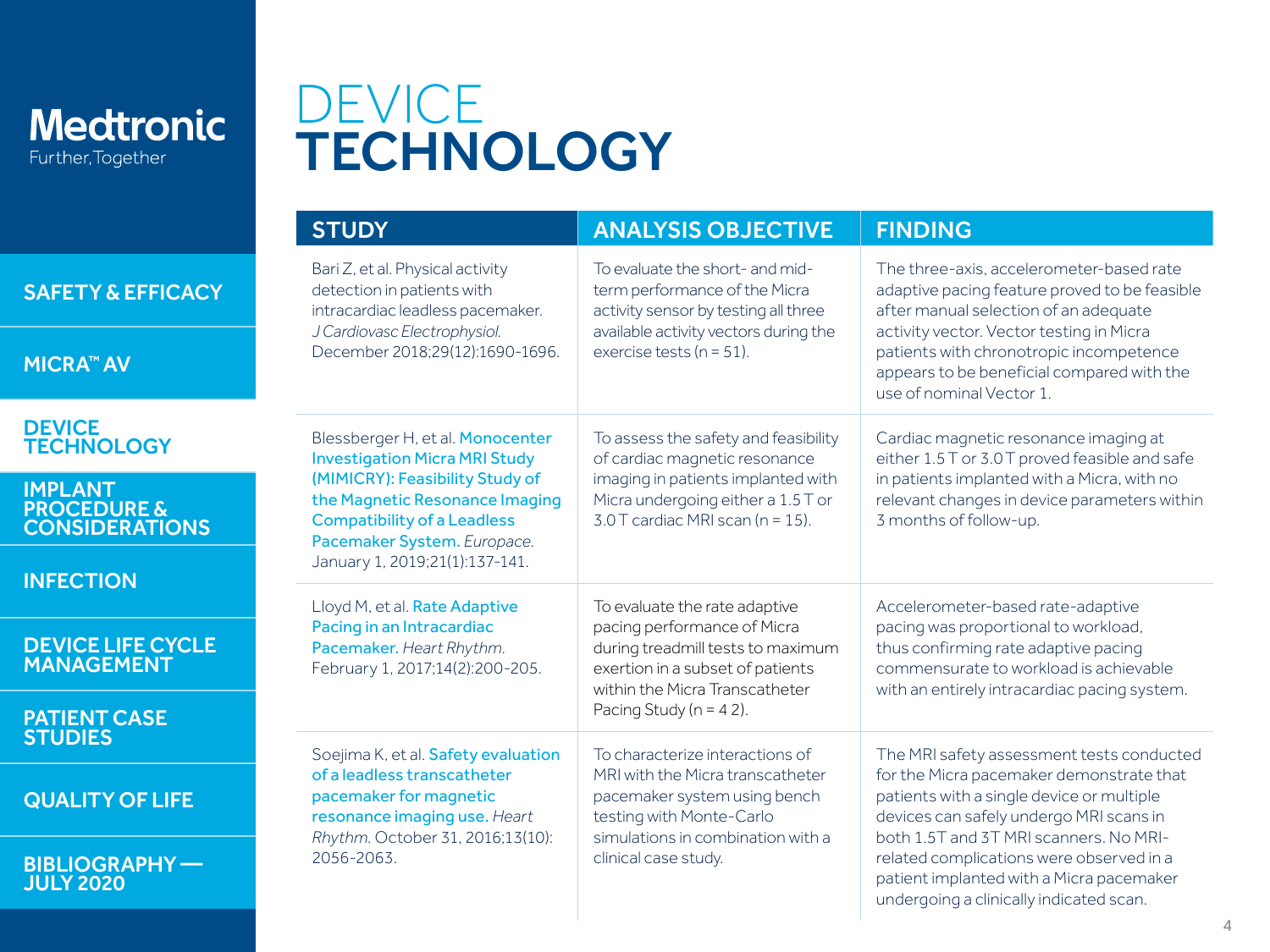<span id="page-4-0"></span>

## IMPLANT PROCEDURE & CONSIDERATIONS

|                                                                   | <b>STUDY</b>                                                                                                                                                                                                                                | <b>ANALYSIS</b><br><b>OBJECTIVE</b>                                                                                                                                                                                                                                 | <b>FINDING</b>                                                                                                                                                                                                                                                                                                                         |
|-------------------------------------------------------------------|---------------------------------------------------------------------------------------------------------------------------------------------------------------------------------------------------------------------------------------------|---------------------------------------------------------------------------------------------------------------------------------------------------------------------------------------------------------------------------------------------------------------------|----------------------------------------------------------------------------------------------------------------------------------------------------------------------------------------------------------------------------------------------------------------------------------------------------------------------------------------|
| <b>SAFETY &amp; EFFICACY</b>                                      | El-Chami MF, et al. How to Implant a Leadless<br>Pacemaker With a Tine-Based Fixation.<br>J Cardiovasc Electrophysiol. December 1,<br>2016:27(12):1495-501.                                                                                 | To describe the stages of the implant<br>procedure for the Micra leadless<br>pacemaker.                                                                                                                                                                             | The critical steps for Micra implant include careful patient<br>selection, careful navigation around the RV to avoid<br>perforation, and careful removal of the tether at the end<br>of the procedure. The procedure can be done in 30-40<br>minutes at first and then closer to 20 minutes after 5-10                                 |
| <b>MICRA™ AV</b>                                                  |                                                                                                                                                                                                                                             |                                                                                                                                                                                                                                                                     | implantations.                                                                                                                                                                                                                                                                                                                         |
| <b>DEVICE</b><br><b>TECHNOLOGY</b>                                | El-Chami M, et al. Impact of operator<br>experience and training strategy on<br>procedural outcomes with leadless pacing:<br>Insights from the Micra Transcatheter<br>Pacing Study. Pacing Clin Electrophysiol. July<br>2017:40(7):834-842. | To compare the effectiveness of training<br>modalities utilized in the Micra IDE study<br>on procedural outcomes: laboratory-<br>based or locally in-hospital (n = 726).                                                                                            | Among a large group of operators, implantation success<br>was high regardless of experience. While procedure duration<br>and fluoroscopy times decreased with implant number,<br>complications were low and not associated with case number.<br>Procedure and safety outcomes were similar between distinct<br>training methodologies. |
| <b>IMPLANT</b><br><b>PROCEDURE &amp;</b><br><b>CONSIDERATIONS</b> | Kiani S, et al. A Predictive Model for Long<br>Term Leadless Pacemaker Performance:<br>Experience with the Micra Transcatheter<br>Pacemaker. Heart Rhythm. 2020;17(5S):235.                                                                 | To formulate a predictive model<br>for describing long-term electrical<br>performance of Micra (n = 1.843).                                                                                                                                                         | 75 patients (4.1%) had elevated thresholds at 12 months, of<br>which 13 required system revision. Multivariable regression<br>modeling found male, sex, history of diabetes, implant<br>$PCT \ge 2V$ , and impedance < 800 Ohms were independent<br>predictors of elevated PCT at 12 months (p < 0.05).                                |
| <b>INFECTION</b>                                                  | Lenarczyk R, et al. Peri-procedural                                                                                                                                                                                                         | To assess procedural settings, safety<br>measures, and short-term outcomes<br>associated with implantation of leadless<br>pacemakers (LLPM) by surveying<br>a broad range of tertiary European<br>electrophysiology centers (n = 21<br>centers, $n = 69$ patients). | Despite a relatively unfavorable clinical profile of patients<br>(including frequent need for anticoagulation), leadless<br>pacemaker implantation remains safe and is associated with a<br>low risk of complications.                                                                                                                 |
| <b>DEVICE LIFE CYCLE</b><br><b>MANAGEMENT</b>                     | management, implantation feasibility, and<br>short-term outcomes in patients undergoing<br>implantation of leadless pacemakers:<br>European Snapshot Survey. Europace. May 1,<br>2020;22(5):833-838.                                        |                                                                                                                                                                                                                                                                     |                                                                                                                                                                                                                                                                                                                                        |
| <b>PATIENT CASE</b><br><b>STUDIES</b>                             | Piccini JP, et al. Long-term outcomes in<br>leadless Micra transcatheter pacemakers<br>with elevated thresholds at implantation:<br><b>Results from the Micra Transcatheter Pacing</b>                                                      | To characterize acute elevated<br>thresholds for Micra vs traditional<br>transvenous leads $(n = 720)$ .                                                                                                                                                            | Pacing thresholds in most Micra patients with elevated<br>thresholds decrease after implant. Micra device repositioning<br>may not be necessary if the pacing threshold is $\leq 2$ V.                                                                                                                                                 |
| <b>QUALITY OF LIFE</b>                                            | System Global Clinical Trial. Heart Rhythm.<br>May 31, 2017;14(5):685-691.                                                                                                                                                                  |                                                                                                                                                                                                                                                                     |                                                                                                                                                                                                                                                                                                                                        |
| <b>BIBLIOGRAPHY-</b><br><b>JULY 2020</b>                          | San Antonio R, et al. Management of<br>anticoaqulation in patients undergoing<br>leadless pacemaker implantation. Heart<br>Rhythm. December 1, 2019;16(12):1849-1854.                                                                       | To assess the incidence of bleeding and<br>thromboembolic complications after<br>Micra implantation at a single center with<br>and without therapeutic anticoagulation<br>$(n = 107)$ .                                                                             | Bleeding and thromboembolic complications after receiving<br>Micra TPS are infrequent. The use of anticoagulant therapy,<br>regardless of the type (including vitamin K antagonists, new<br>oral anticoagulants, and enoxaparin), does not increase the<br>complications associated with the procedure.                                |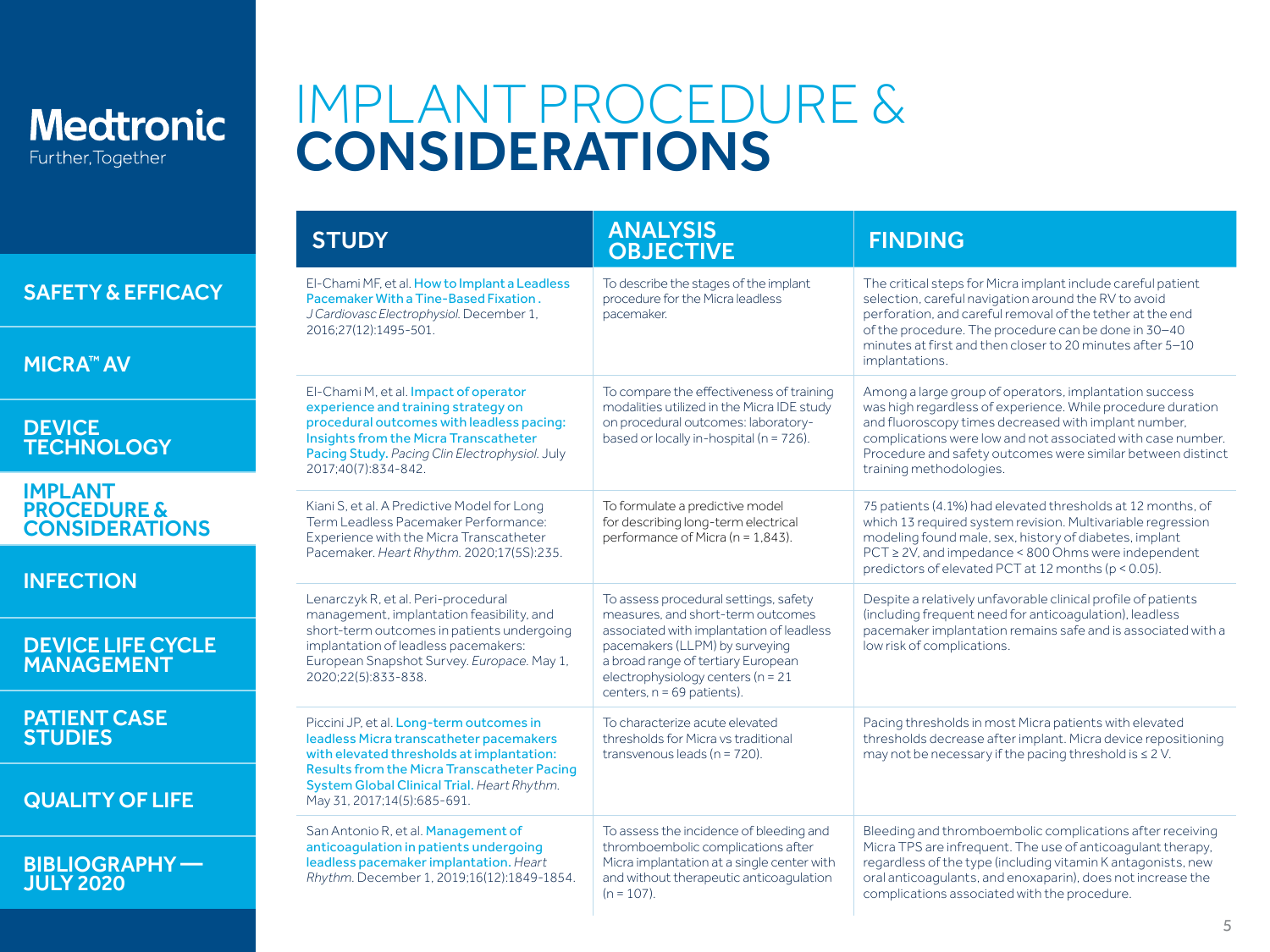<span id="page-5-0"></span>

| <b>Medtronic</b>  |  |
|-------------------|--|
| Further, Together |  |

# INFECTION

|                                                                   | <b>STUDY</b>                                                                                                                                                                                                | <b>ANALYSIS</b><br><b>OBJECTIVE</b>                                                                                                                                                               | <b>FINDING</b>                                                                                                                                                                                                                                                                                                                                                                               |
|-------------------------------------------------------------------|-------------------------------------------------------------------------------------------------------------------------------------------------------------------------------------------------------------|---------------------------------------------------------------------------------------------------------------------------------------------------------------------------------------------------|----------------------------------------------------------------------------------------------------------------------------------------------------------------------------------------------------------------------------------------------------------------------------------------------------------------------------------------------------------------------------------------------|
| <b>SAFETY &amp; EFFICACY</b>                                      | El-Chami MF, et al. Leadless Pacemaker Implant<br>in Patients with Pre-Existing Infections: Results<br>from the Micra Post-Approval Registry. J                                                             | To report implant procedure<br>characteristics and outcomes<br>among patients undergoing Micra                                                                                                    | Implant success rate was 99%. Micra was<br>implanted on same day as CIED explant in 37%<br>of patients. There were no recurrent infections                                                                                                                                                                                                                                                   |
| <b>MICRA™ AV</b>                                                  | Cardiovasc Electrophysiol. April 2019;30(4):569-<br>574.                                                                                                                                                    | implant within 30 days of CIED<br>explant for infection ( $n = 105$ ).                                                                                                                            | requiring Micra device removal.                                                                                                                                                                                                                                                                                                                                                              |
| <b>DEVICE</b><br><b>TECHNOLOGY</b>                                | El-Chami MF, et al. Leadless pacemakers<br>reduce risk of device-related infection: Review<br>of the potential mechanisms. Heart Rhythm.                                                                    | This publication reviews the<br>current state of evidence<br>regarding the apparent                                                                                                               | Several potential design factors, including<br>absence of pocket/lead and parylene<br>coating, were identified that may contribute                                                                                                                                                                                                                                                           |
| <b>IMPLANT</b><br><b>PROCEDURE &amp;</b><br><b>CONSIDERATIONS</b> | August 2020;17(8):1393-1397.                                                                                                                                                                                | infection resistance of leadless<br>pacemakers.                                                                                                                                                   | to apparent bacterial resistance. Positive<br>physiologic effects may also prevent infection<br>including device encapsulation and turbulent<br>blood flow at implant location.                                                                                                                                                                                                              |
| <b>INFECTION</b>                                                  | El-Chami MF, et al. Incidence and outcomes<br>of systemic infections in patients with<br>leadless pacemakers: Data from the Micra<br>IDE study. Pacing Clin Electrophysiol. August<br>2019;42(8):1105-1110. | To analyze the incidence and<br>outcomes of serious infectious<br>events (SIEs; e.g., bacteremia<br>or endocarditis) that developed<br>during follow-up post-Micra<br>implantation ( $n = 720$ ). | 16 patients had documented SIEs during<br>follow-up. SIEs occurred at a mean of 4.8 ±<br>4.5 months after implant, and all events were<br>adjudicated as unrelated to the Micra device or<br>procedure. No persistent cases of bacteremia<br>after antibiotic cessation were seen over the<br>duration of follow-up. No cases required Micra                                                 |
| <b>DEVICE LIFE CYCLE</b><br><b>MANAGEMENT</b>                     |                                                                                                                                                                                                             |                                                                                                                                                                                                   |                                                                                                                                                                                                                                                                                                                                                                                              |
| <b>PATIENT CASE</b><br><b>STUDIES</b>                             | Kypta A, et al. Leadless Cardiac Pacemaker<br>Implantation After Lead Extraction in Patients<br>with Severe Device Infection, J Cardiovasc<br>Electrophysiol. September 1, 2016;27(9):1067-<br>1071.        | To assess the safety and<br>feasibility of Micra implant in<br>pacemaker-dependent patients<br>undergoing lead extraction due<br>to severe device infection $(n = 6)$ .                           | removal due to device related infection.<br>Successful lead extraction and implantation<br>of the Micra TPS system was accomplished<br>in all 6 patients, without signs of infection<br>at discharge. All patients remained free<br>of infection during the 12-week follow-up<br>period, with no evidence of infection, including<br>around the Micra device based upon PET scan<br>imaging. |
| <b>QUALITY OF LIFE</b>                                            |                                                                                                                                                                                                             |                                                                                                                                                                                                   |                                                                                                                                                                                                                                                                                                                                                                                              |
| <b>BIBLIOGRAPHY-</b><br><b>JULY 2020</b>                          |                                                                                                                                                                                                             |                                                                                                                                                                                                   |                                                                                                                                                                                                                                                                                                                                                                                              |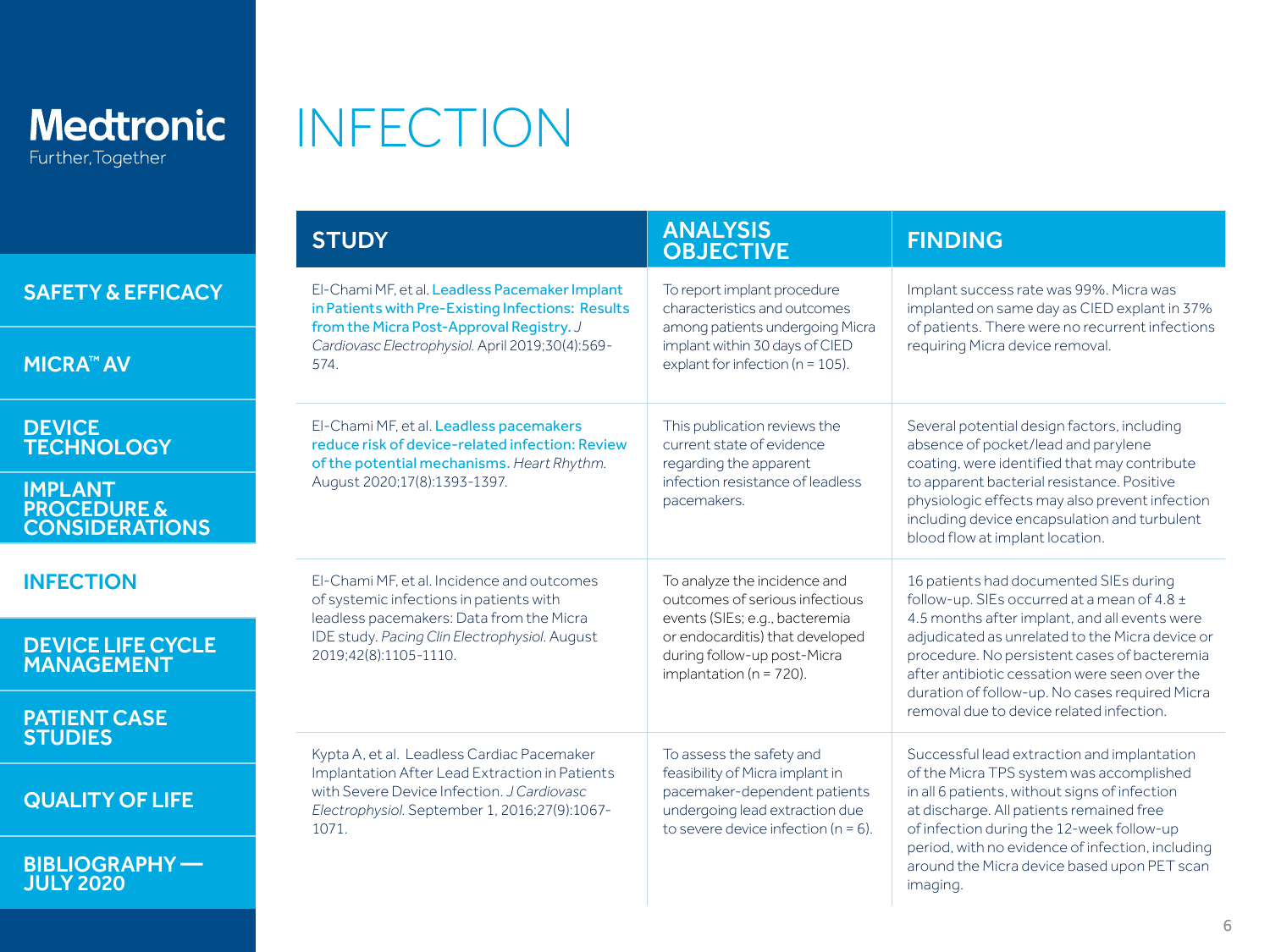<span id="page-6-0"></span>

JULY 2020

## DEVICE LIFE CYCLE MANAGEMENT

|                                                             | <b>STUDY</b>                                                                                                                                                             | <b>ANALYSIS OBJECTIVE</b>                                                                                                                                                                                                       | <b>FINDING</b>                                                                                                                                                                                                                                                                                                                                                 |
|-------------------------------------------------------------|--------------------------------------------------------------------------------------------------------------------------------------------------------------------------|---------------------------------------------------------------------------------------------------------------------------------------------------------------------------------------------------------------------------------|----------------------------------------------------------------------------------------------------------------------------------------------------------------------------------------------------------------------------------------------------------------------------------------------------------------------------------------------------------------|
| <b>SAFETY &amp; EFFICACY</b><br><b>MICRA™ AV</b>            | Curnis A, et al. First-in-human retrieval<br>of chronically implanted Micra<br>Transcatheter Pacing system. Pacing Clin<br>Electrophysiol. July 2019;42(7):<br>1063-1065 | To characterize the retrieval of a Micra<br>device 29 months post-implant.                                                                                                                                                      | The Micra device was successfully retrieved without<br>complications. Despite 29 months of implant<br>duration, the proximal retrieval feature of the device<br>was free from tissue, allowing the retrieval using a<br>snare loop. In the same procedure, a new Micra was<br>implanted in the high right ventricular septum with<br>optimal pacing threshold. |
| <b>DEVICE</b><br><b>TECHNOLOGY</b>                          | Grubman, et al. To Retrieve, or Not to<br>Retrieve: System Revisions with the<br>Micra Transcatheter Pacemaker, Heart                                                    | To characterize the system revision<br>rate among patients from the Micra<br>IDE and Continued Access trials (N =<br>989) compared to a historical control<br>group of patients with transvenous<br>pacemakers ( $N = 2.667$ ). | The overall Micra revision rate was 1.4% at 24<br>months, 75% lower than that of patients with<br>transvenous pacemakers. Micra was disabled and<br>left in place in 64% of revisions. It was successfully<br>retrieved percutaneously as late as 14 months<br>post-implant.                                                                                   |
| <b>IMPLANT</b><br><b>PROCEDURE &amp;<br/>CONSIDERATIONS</b> | Rhythm. December 2017;14(12):1801-<br>1806                                                                                                                               |                                                                                                                                                                                                                                 |                                                                                                                                                                                                                                                                                                                                                                |
| <b>INFECTION</b>                                            | Kiani S, et al. Extraction of a 4-year-old<br>leadless pacemaker with a tine-based<br>fixation. Heart Rhythm Case Rep. August<br>2019:5(8):424-425.                      | To describe the retrieval of a Micral<br>device 4 years post-implant in a<br>patient needing a CRT upgrade<br>due to a myocardial infarction and<br>decreased EF.                                                               | Micra was successfully retrieved with relative ease<br>using a steerable sheath and snare with intracardiac<br>echocardiogram guidance. The device did not<br>appear to be encapsulated. Procedure time was 40<br>minutes with 11 minutes of fluoroscopy.                                                                                                      |
| <b>DEVICE LIFE CYCLE</b>                                    |                                                                                                                                                                          |                                                                                                                                                                                                                                 |                                                                                                                                                                                                                                                                                                                                                                |
| <b>MANAGEMENT</b>                                           | Kypta A, et al. Complete Encapsulation                                                                                                                                   | To describe the histopathological                                                                                                                                                                                               | At autopsy, the Micra was found to be located in the                                                                                                                                                                                                                                                                                                           |
| <b>PATIENT CASE</b><br>STUDIES                              | of a Leadless Cardiac Pacemaker. Clin<br>Res Cardiol. January 2016;105(1):94.                                                                                            | appearance of Micra 1 year post-<br>implant assessed via autopsy.                                                                                                                                                               | right apex, where it was originally implanted, fixed<br>by its nitinol tines. The Micra device was completely<br>encapsulated.                                                                                                                                                                                                                                 |
| <b>QUALITY OF LIFE</b>                                      | Omdahl P, et al. Right Ventricular<br>Anatomy Can Accommodate Multiple<br>Micra Transcatheter Pacemakers.<br>Pacing Clin Electrophysiol. April 1,                        | To assess the feasibility of implanting<br>multiple Micra devices using cadaver<br>hearts.                                                                                                                                      | Multiple (3) Micra devices could be implanted in<br>clinically acceptable pacing locations within the right<br>ventricle. Micra takes up less than 1% of the volume<br>of a normal right ventricle.                                                                                                                                                            |
| <b>BIBLIOGRAPHY-</b>                                        | 2016;39(4):393-397.                                                                                                                                                      |                                                                                                                                                                                                                                 |                                                                                                                                                                                                                                                                                                                                                                |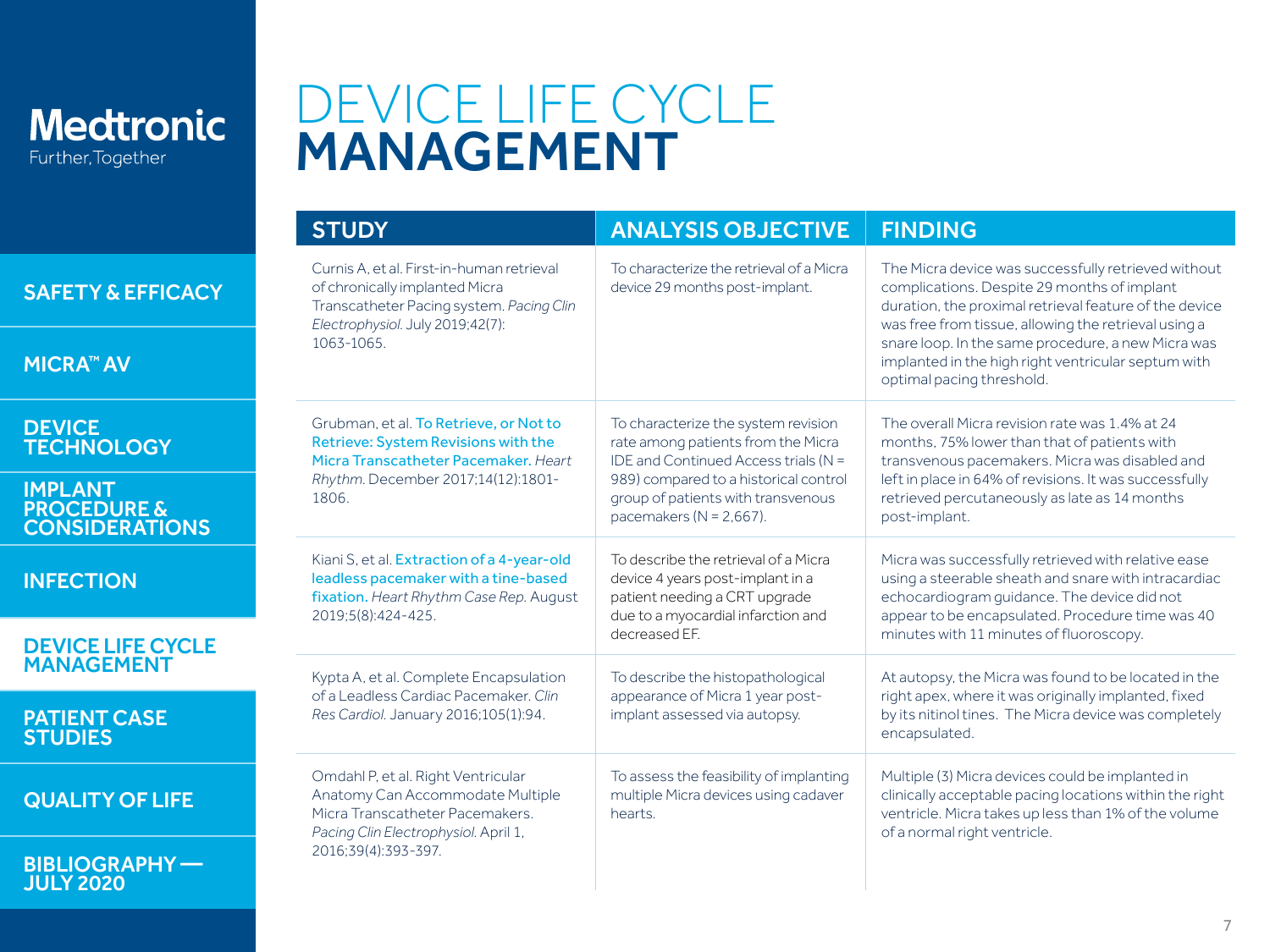<span id="page-7-0"></span>

## PATIENT CASE STUDIES

|                                                                   | <b>STUDY</b>                                                                                                                                                                              | <b>ANALYSIS</b><br><b>OBJECTIVE</b>                                                                                                                                                 | <b>FINDING</b>                                                                                                                                                                                                                                                                                                                          |  |
|-------------------------------------------------------------------|-------------------------------------------------------------------------------------------------------------------------------------------------------------------------------------------|-------------------------------------------------------------------------------------------------------------------------------------------------------------------------------------|-----------------------------------------------------------------------------------------------------------------------------------------------------------------------------------------------------------------------------------------------------------------------------------------------------------------------------------------|--|
| <b>SAFETY &amp; EFFICACY</b>                                      | Afzal MR, et al. Multicenter Experience of<br>Feasibility and Safety of Leadless Pacemakers<br>Across Bioprosthetic and Repaired Tricuspid<br>Valves. JACC Clin Electrophysiol. September | To compare the feasibility and<br>safety of Micra implant in patients<br>with repaired and bioprosethetic<br>tricuspid valves ( $n = 12$ ; TVs) vs. in                              | Implant success was 100% in both groups, with adequate<br>sensing and pacing threshold at implantation. The procedure<br>duration and fluoroscopy time were significantly longer in the<br>operated TV group. Periprocedural complications were similar                                                                                 |  |
| <b>MICRA™ AV</b>                                                  | 2019:5(9):1093-1094.                                                                                                                                                                      | patients without TV replacement<br>$(n = 38)$ .                                                                                                                                     | in the 2 groups. Over a mean follow-up of 13 + 9 months, there<br>was no difference in the composite of death, upgrade to CRT, or<br>development of severe tricuspid requrgitation.                                                                                                                                                     |  |
| <b>DEVICE</b><br><b>TECHNOLOGY</b>                                | El Amrani A, et al. Performance of the Micra<br>cardiac pacemaker in nonagenarians. Rev Esp<br>Cardiol (Engl Ed). April 2020;73(4):307-312.                                               | Prospective observational study<br>designed to evaluate the safety<br>and effectiveness of Micra in<br>patients $\geq 90$ years (n = 41) versus<br>those < $90$ years ( $n = 88$ ). | The device was successfully implanted in 97.6% of patients $\geq 90$<br>years and in 98.9% of patients < 90 years. An adequate position<br>was achieved ≤ 2 repositions in 97.5% of patients ≥ 90 years.<br>There were 3 major complications (2.3%), all in the group aged<br>< 90 years. There were no device-related deaths reported. |  |
| <b>IMPLANT</b><br><b>PROCEDURE &amp;</b><br><b>CONSIDERATIONS</b> | Breatnach CR, et al. Leadless Micra Pacemaker<br>Use in the Pediatric Population: Device<br>Implantation and Short-Term Outcomes. Pediatr<br>Cardiol. April 2020;41(4):683-686.           | To report the experience of<br>neonatal patients managed<br>with implantation of the Micra<br>pacemaker in a single tertiary                                                        | Micra was successfully implanted with satisfactory thresholds<br>in pediatric patients with a median age (IQR) of 13 years old<br>(12-14) and median weight of 37 kg. There were no procedural<br>complications.                                                                                                                        |  |
| <b>INFECTION</b>                                                  | El-Chami MF, et al. Leadless Pacemaker<br>Implantation in Hemodialysis Patients:                                                                                                          | pediatric cardiology center ( $n = 9$ ).<br>To report periprocedural<br>outcomes and intermediate-term                                                                              | Micra was successfully implanted in 98.0% of patients. There<br>were 11 major complications in 9 patients (4.5%) adjudicated                                                                                                                                                                                                            |  |
| <b>DEVICE LIFE CYCLE</b><br><b>MANAGEMENT</b>                     | <b>Experience with the Micra Transcatheter</b><br>Pacemaker. JACC Clin Electrophysiol. 2019<br>Feb:5(2):162-170.                                                                          | follow-up of hemodialysis patients<br>undergoing Micra implantation<br>$(n = 201)$ .                                                                                                | as related to the Micra device or procedure. No patients had a<br>device-related infection or required device removal because of<br>bacteremia. Micra pacing thresholds and sensing were excellent<br>and remained stable during follow-up.                                                                                             |  |
| <b>PATIENT CASE</b><br><b>STUDIES</b>                             | Garweg C et al. Leadless cardiac pacemaker<br>as alternative in case of congenital vascular<br>abnormality and pocket infection. EP Europace.<br>February 18, 2016;18(10):1564.           | To report the Micra implant<br>experience in a 60-year-old<br>male with congenital venous<br>abnormalities and infection of a<br>previously implanted transvenous<br>pacemaker.     | The infected material was first removed using a subclavian<br>approach, and Micra was successfully implanted in the apex of<br>the right ventricle. The implant procedure was uncomplicated<br>and uneventful. Electrical measurements remained stable at the<br>3-month follow-up.                                                     |  |
| <b>QUALITY OF LIFE</b>                                            | Garweg C, et al. Monocentric experience of<br>leadless pacing with focus on challenging cases<br>for conventional pacemaker. Acta Cardiol,                                                | To investigate the safety and<br>efficacy of Micra used in daily<br>clinical activity with a focus on                                                                               | The device was successfully implanted in 65 patients (98.5%).<br>During follow-up of 10.4 ± 6.1 months, electrical measurements                                                                                                                                                                                                         |  |
| <b>BIBLIOGRAPHY-</b><br><b>JULY 2020</b>                          | October 2018:73(5):459-468.                                                                                                                                                               | challenging cases for conventional<br>pacing ( $n = 66$ ).                                                                                                                          | remained stable. One major (loss of function) and 3 minor<br>adverse events occurred. Micra TPS implantation was<br>straightforward for patients with congenital or acquired cardiac<br>and/or vascular abnormalities, previous tricuspid surgery, and<br>after heart transplantation.                                                  |  |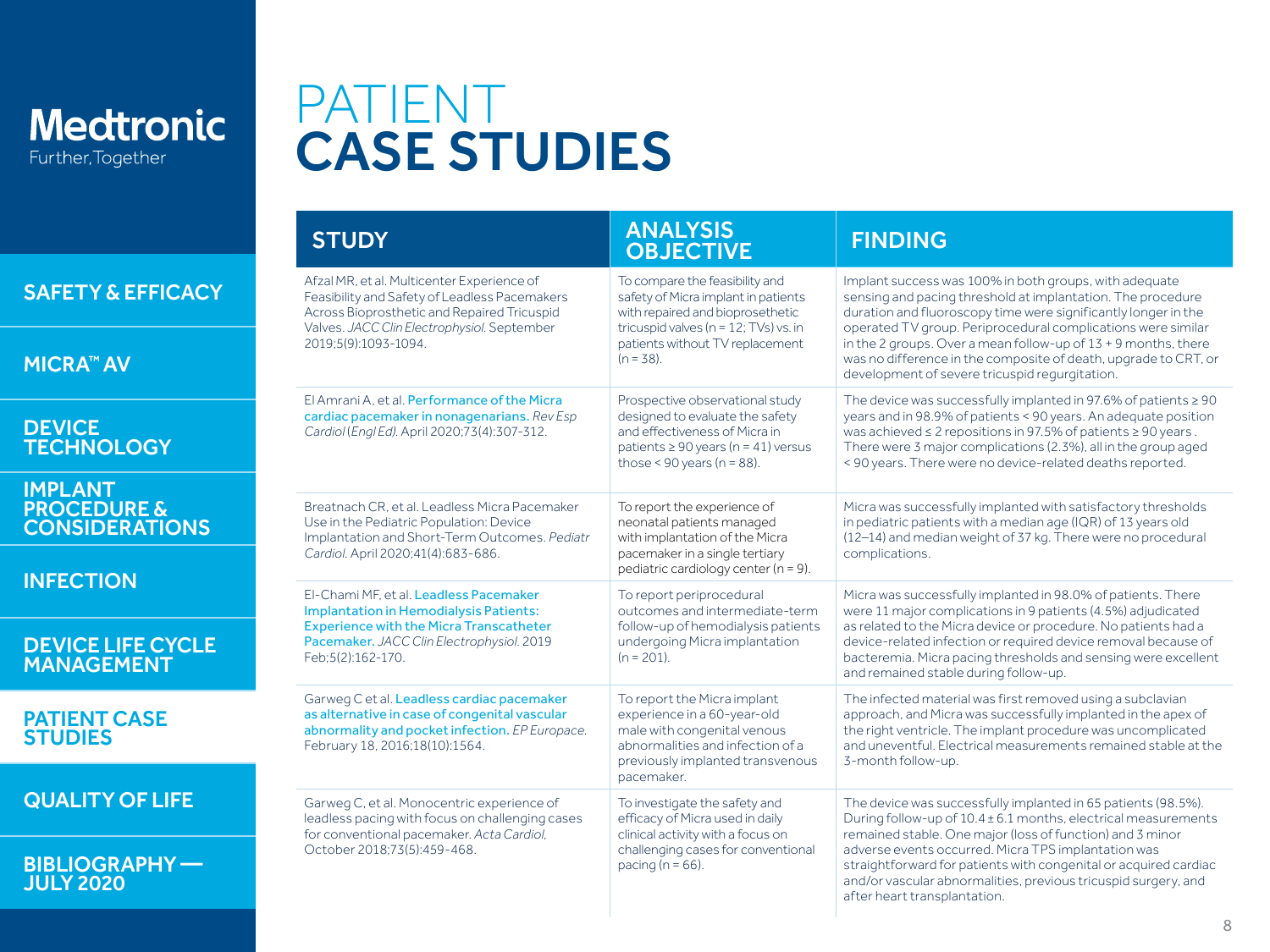

**BIBLIOGRA** JULY 2020

## PATIENT CASE STUDIES

|                                                                   | <b>STUDY</b>                                                                                                                                                                                                                   | <b>ANALYSIS</b><br><b>OBJECTIVE</b>                                                                                                                                                                                                                           | <b>FINDING</b>                                                                                                                                                                                                                                                                                                                                                                        |
|-------------------------------------------------------------------|--------------------------------------------------------------------------------------------------------------------------------------------------------------------------------------------------------------------------------|---------------------------------------------------------------------------------------------------------------------------------------------------------------------------------------------------------------------------------------------------------------|---------------------------------------------------------------------------------------------------------------------------------------------------------------------------------------------------------------------------------------------------------------------------------------------------------------------------------------------------------------------------------------|
| <b>SAFETY &amp; EFFICACY</b>                                      | Johar S, et al. Implant of a left atrial appendage<br>occluder device (Watchman) and leadless pacing<br>system (Micra) through the same venous access<br>in a single sitting. BMJ Case Rep. February 16,                       | To describe the experience of a 73-year-<br>old female with persistent atrial fibrillation<br>and symptomatic tachy-brady syndrome<br>implanted with a left atrial appendage                                                                                  | The procedure was well tolerated by the patient and<br>there were no complications. At the end of 1 month,<br>both the devices were found to be working well.                                                                                                                                                                                                                         |
| <b>MICRA™ AV</b>                                                  | 2018:2018:bcr-2017-222471.                                                                                                                                                                                                     | occluder device (WATCHMAN™) and Micra<br>from a single right femoral vein access.                                                                                                                                                                             |                                                                                                                                                                                                                                                                                                                                                                                       |
|                                                                   | Karjalainen PP, et al. Transcatheter leadless<br>pacemaker implantation in a patient with a                                                                                                                                    | To report the Micra implant experience in<br>an 81-year-old female with an 18-year-                                                                                                                                                                           | Micra was successfully implanted in the mid-septum<br>with stable electrical parameters and no in-hospital                                                                                                                                                                                                                                                                            |
| <b>DEVICE</b><br><b>TECHNOLOGY</b>                                | transvenous dual-chamber pacemaker already in<br>place. J Electrocardiol. July-August 2016;49(4):554-<br>556.                                                                                                                  | old ventricular lead with high pacing<br>threshold                                                                                                                                                                                                            | complications. During the implant procedure, the<br>transvenous pacemaker was in VVI mode at a rate of 40<br>bpm; after the procedure, it was programmed to a rate                                                                                                                                                                                                                    |
| <b>IMPLANT</b><br><b>PROCEDURE &amp;</b><br><b>CONSIDERATIONS</b> |                                                                                                                                                                                                                                |                                                                                                                                                                                                                                                               | of 30 bpm.                                                                                                                                                                                                                                                                                                                                                                            |
| <b>INFECTION</b>                                                  | Martínez-Sande JL, et al. Acute and long-term<br>outcomes of simultaneous atrioventricular<br>node ablation and leadless pacemaker<br>implantation. Pacing Clin Electrophysiol. November<br>2018:41(11):1484-1490.             | To evaluate the feasibility of<br>atrioventricular nodal ablation (AVNA)<br>performed immediately following leadless<br>pacemaker implantation through the<br>same sheath and long-term outcomes<br>vs. those not undergoing AVNA (n = 137).                  | Immediately following leadless pacemaker implantation<br>(LDP), 27 patients (19.7%) underwent concurrent AVNA.<br>There were 6 (5.5%) complications in patients referred<br>for LDP procedures and 3 (11%) in those who underwent<br>a combined approach. None of these complications<br>were solely attributable to the added AVNA component.                                        |
| <b>DEVICE LIFE CYCLE</b><br><b>MANAGEMENT</b>                     |                                                                                                                                                                                                                                |                                                                                                                                                                                                                                                               | Pacing and sensing did not differ between the groups.                                                                                                                                                                                                                                                                                                                                 |
| <b>PATIENT CASE</b><br><b>STUDIES</b>                             | Montgomery JA, et al. Feasibility of Defibrillation<br>and Pacing Without Transvenous Leads in a<br>Combined MICRA and S-ICD System Following<br>Lead Extraction. J Cardiovasc Electrophysiol.<br>February 2017;28(2):233-234. | To describe the experience of a 70-year-<br>old female with atrial fibrillation and<br>complete heart block who underwent<br>extraction of her entire ICD system<br>followed by Micra implant and immediate<br>placement of a subcutaneous ICD<br>$(S-ICD)$ . | Defibrillation threshold (DFT) testing was successful at<br>65 J, and post-DFT pacemaker interrogation showed no<br>changes in sensing or pacing, with a paced QRS duration<br>of 125 ms. While the two systems are not in direct<br>communication in the patient, they both appear to be<br>functioning optimally without any indication of adverse<br>device to device interaction. |
| <b>QUALITY OF LIFE</b>                                            | Moore SKL, et al. Leadless Pacemaker<br>Implantation: A Feasible and Reasonable Option in<br>Transcatheter Heart Valve Replacement Patients.<br>Pacing Clin Electrophysiol. May 2019;42:542-547.                               | Retrospective, single-center study<br>designed to determine outcomes<br>of leadless pacemakers compared<br>to transvenous single-chamber<br>pacemakers post transcatheter heart<br>valve replacements ( $n = 10$ ).                                           | Leadless pacemakers were associated with decreased<br>tricuspid requrgitation and decreased blood loss during<br>implantation. Frequency of ventricular pacing was similar<br>between the groups.                                                                                                                                                                                     |
| <b>BIBLIOGRAPHY-</b><br>JULY 2020                                 |                                                                                                                                                                                                                                |                                                                                                                                                                                                                                                               |                                                                                                                                                                                                                                                                                                                                                                                       |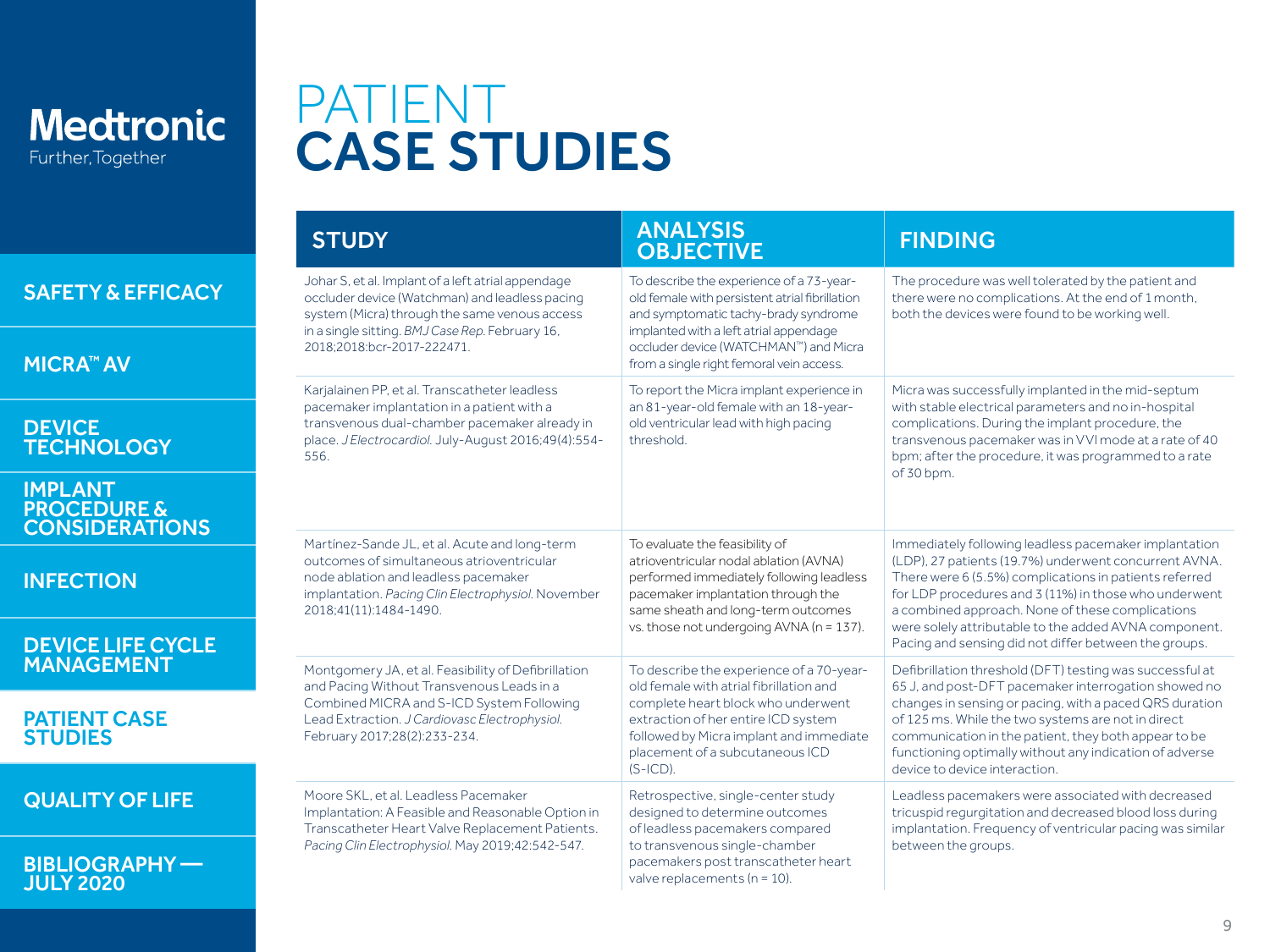

## PATIENT CASE STUDIES

|                                                                   | <b>STUDY</b>                                                                                                                                                                                         | <b>ANALYSIS</b><br><b>OBJECTIVE</b>                                                                                                                                              | <b>FINDING</b>                                                                                                                                                                                                                                                                                                    |
|-------------------------------------------------------------------|------------------------------------------------------------------------------------------------------------------------------------------------------------------------------------------------------|----------------------------------------------------------------------------------------------------------------------------------------------------------------------------------|-------------------------------------------------------------------------------------------------------------------------------------------------------------------------------------------------------------------------------------------------------------------------------------------------------------------|
| <b>SAFETY &amp; EFFICACY</b>                                      | Okabe T, et al. Leadless Pacemaker Implantation<br>and Concurrent Atrioventricular Junction<br>Ablation in Patients with Atrial Fibrillation. Pacing<br>Clin Electrophysiol. May 2018;41(5):504-510. | To assess the feasibility<br>and safety of concurrent<br>Micra leadless transcatheter<br>pacemaker implantation and<br>atrioventricular junction (AVJ)<br>ablation ( $n = 21$ ). | 100% of patients underwent successful Micra<br>implantation followed by concurrent AVJ<br>ablation. There was no device dislodgements or<br>malfunctions during the 12-month follow-up,<br>as well as no patients with major device-related<br>complications. Pacing thresholds were stable<br>through 12 months. |
| <b>MICRA™ AV</b>                                                  |                                                                                                                                                                                                      |                                                                                                                                                                                  |                                                                                                                                                                                                                                                                                                                   |
| <b>DEVICE</b><br><b>TECHNOLOGY</b>                                | Piccini JP, et al. Patient Selection, Pacing<br>Indications, and Subsequent Outcomes with                                                                                                            | To compare patient<br>characteristics and outcomes                                                                                                                               | Nearly one-third of patients selected to receive<br>Micra VVI therapy were for indications not                                                                                                                                                                                                                    |
| <b>IMPLANT</b><br><b>PROCEDURE &amp;</b><br><b>CONSIDERATIONS</b> | De Novo Leadless Single-Chamber VVI Pacing.<br>Europace. November 1, 2019;21(11):1686-1693.                                                                                                          | of Micra patients with (n = 492)<br>and without ( $n = 228$ ) a primary<br>pacing indication associated<br>with atrial fibrillation (AF) in the                                  | associated with AF. Non-AF patients required<br>less frequent pacing compared to patients with<br>AF. Risk of cardiac failure, pacemaker syndrome,<br>or syncope were low and did not differ in those                                                                                                             |
| <b>INFECTION</b>                                                  |                                                                                                                                                                                                      | Micra IDE trial.                                                                                                                                                                 | with and without AF.                                                                                                                                                                                                                                                                                              |
|                                                                   | Sideris S, et al. Leadless pacing systems: A<br>valuable alternative for patients with severe                                                                                                        | To report the Micra implant<br>experience in a 72-year                                                                                                                           | Micra was successfully implanted in the<br>septal wall of the right ventricle with no                                                                                                                                                                                                                             |
| <b>DEVICE LIFE CYCLE</b><br><b>MANAGEMENT</b>                     | access problems. Hellenic J Cardiol. January-<br>February 2018;59(1):36-39.                                                                                                                          | old male with restricted<br>access to the superior<br>vena cava (SVC) system,<br>immunocompromization, and a<br>high risk of infection.                                          | peri-procedural complications reported<br>and the patient was discharged 3 days post-<br>implant. Pacing thresholds remained stable<br>at the 6-month follow-up; additionally, an<br>improvement in functional status was reported,<br>along with no syncopy or presyncopy events<br>reported.                    |
| <b>PATIENT CASE</b><br><b>STUDIES</b>                             |                                                                                                                                                                                                      |                                                                                                                                                                                  |                                                                                                                                                                                                                                                                                                                   |

### [QUALITY OF LIFE](#page-10-0)

[BIBLIOGRAPHY —](#page-11-0)  JULY 2020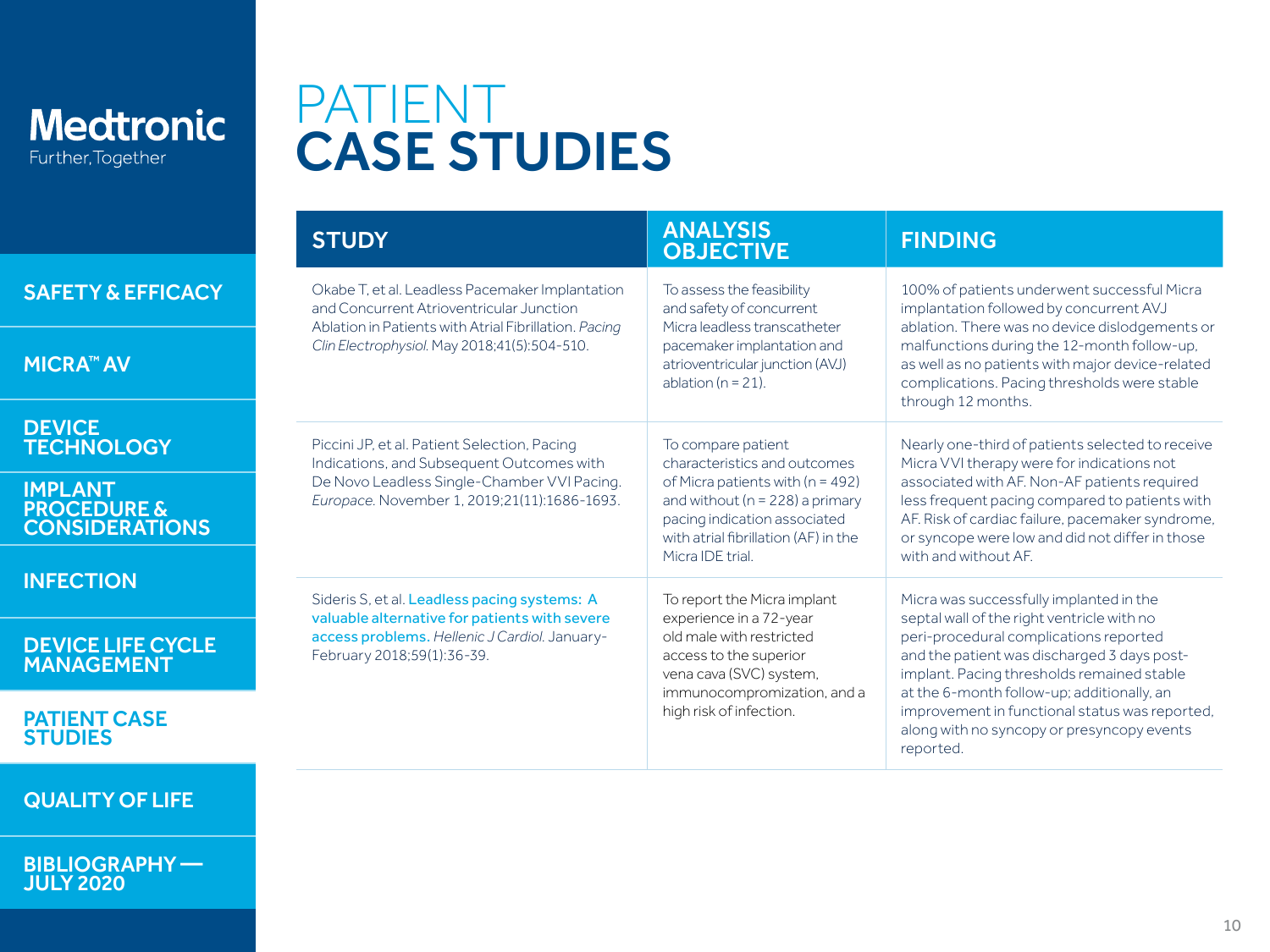<span id="page-10-0"></span>

**DEVICE** 

IMPLANT

## QUALITY OF LIFE

|                                                                   | <b>STUDY</b>                                                                                                                                                    | <b>ANALYSIS</b><br><b>OBJECTIVE</b>                                                                                                                                               | <b>FINDING</b>                                                                                                                                                                                                                                                                                                                 |
|-------------------------------------------------------------------|-----------------------------------------------------------------------------------------------------------------------------------------------------------------|-----------------------------------------------------------------------------------------------------------------------------------------------------------------------------------|--------------------------------------------------------------------------------------------------------------------------------------------------------------------------------------------------------------------------------------------------------------------------------------------------------------------------------|
| <b>SAFETY &amp; EFFICACY</b>                                      | Cabanas-Grandío P, et al. Quality of life<br>of patients undergoing conventional                                                                                | To compare quality of life<br>between patients implanted                                                                                                                          | At 6-month follow-up, patients in the<br>leadless pacemaker group scored<br>significantly higher on physical function,<br>physical role, and mental health,<br>even after adjusting for covariates.<br>Pacemaker-related discomfort and<br>physical restrictions were significantly<br>lower for the leadless pacemaker group. |
| <b>MICRA™ AV</b>                                                  | vs leadless pacemaker implantation:<br>A multicenter observational study.<br>J Cardiovasc Electrophysiol. January<br>2020;31(1):330-336.                        | with leadless pacemakers<br>and those implanted<br>with conventional single-<br>chamber pacemakers<br>$(n = 106)$ .                                                               |                                                                                                                                                                                                                                                                                                                                |
| <b>DEVICE</b><br><b>TECHNOLOGY</b>                                |                                                                                                                                                                 |                                                                                                                                                                                   |                                                                                                                                                                                                                                                                                                                                |
| <b>IMPLANT</b><br><b>PROCEDURE &amp;</b><br><b>CONSIDERATIONS</b> | Tjong FVY, et al. Health-related quality<br>of life impact of a transcatheter pacing<br>system. J Cardiovasc Electrophysiol.<br>December 2018;29(12):1697-1704. | To assess health-<br>related quality of life<br>(HRQoL) impact, patient<br>satisfaction, and activity<br>restrictions among Micra<br>patients from the IDE trial<br>$(n = 702)$ . | Micra resulted in post-implant HRQoL<br>improvements at 3 and 12 months and<br>high levels of patient satisfaction at 3<br>months. Micra was also associated with<br>fewer activity restrictions compared with<br>traditional pacemaker systems.                                                                               |
| <b>INFECTION</b>                                                  |                                                                                                                                                                 |                                                                                                                                                                                   |                                                                                                                                                                                                                                                                                                                                |
| <b>DEVICE LIFE CYCLE</b>                                          |                                                                                                                                                                 |                                                                                                                                                                                   |                                                                                                                                                                                                                                                                                                                                |

[PATIENT CASE](#page-7-0) 

STUDIES

MANAGEMENT

### QUALITY OF LIFE

[BIBLIOGRAPHY —](#page-11-0)  JULY 2020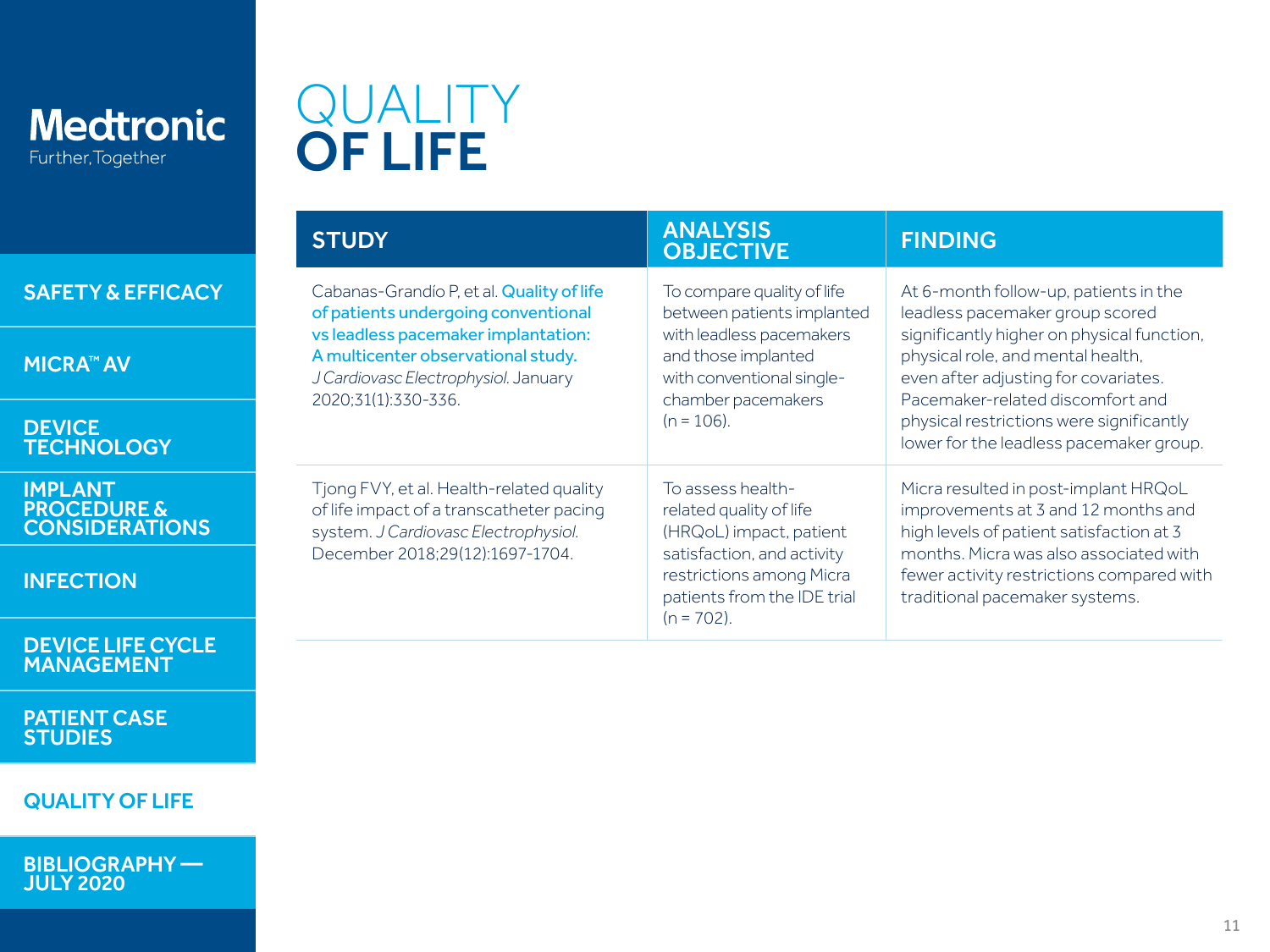#### <span id="page-11-0"></span>[SAFETY & EFFICACY](#page-1-0)

#### [MICRA™ AV](#page-2-0)

#### **DEVICE [TECHNOLOGY](#page-3-0)**

#### IMPLANT PROCEDURE & [CONSIDERATIONS](#page-4-0)

#### [INFECTION](#page-5-0)

#### [DEVICE LIFE CYCLE](#page-6-0)  MANAGEMENT

#### [PATIENT CASE](#page-7-0)  STUDIES

### [QUALITY OF LIFE](#page-10-0)

#### BIBLIOGRAPHY — JULY 2020

## BIBLIOGRAPHY JULY 2020

This bibliography includes the relevant publications on transcatheter pacing categorized by topic for easy reference. Please note that this is not a complete list of all publications on transcatheter pacing, and the document may include publications with views and/or opinions that may not represent those of Medtronic.

#### Safety & Efficacy

Audoubert M, et al. Resistance of the Medtronic Micra Leadless Pacemaker to 60 Hz Electrical Fields. *Can J Cardiol*. October 1, 2017;33(10):S155.

Beurskens NE, et al. Impact of leadless pacemaker therapy on cardiac and atrioventricular valve function through 12 months of follow-up. *Circ Arrhythm Electrophysiol.* May 2019;12(5):e007124.

Bongiorni MG, et al. Feasibility and long-term effectiveness of a non-apical Micra pacemaker implantation in a referral centre for lead extraction. *Europace.* January 1, 2019;21(1):114-120.

Burri H, et al. Leadless pacing using the transcatheter pacing system (Micra TPS) in the real world: initial Swiss experience from the Romandie region-Authors' reply. *Europace.* February 1, 2019;21(2):357.

Da Costa A, et al. Is the new Micra-leadless pacemaker entirely safe? *Int J Cardiol.* March 18, 2016;212:97-99.

Denman R, et al. Very Early Experience with the Micra Transcatheter Leadless Pacemaker System: A Single Centre Experience. *Heart Lung Circ.* August 1, 2016;25:S159-160.

Duray GZ, et al. Long-term Performance of a Transcatheter Pacing System: 12 month results from the Micra Transcatheter Pacing Study. *Heart Rhythm.* February 10, 2017;14(5):702-709.

El-Chami MF, et al. Updated performance of the Micra transcatheter pacemaker in the real-world setting: A comparison to the investigational study and a transvenous historical control. *Heart Rhythm.* December 2018;15(12):1800-1807.

Garweg C, et al. Leadless pacing using the transcatheter pacing system (Micra TPS) in the real world: initial Swiss experience from the Romandie region. *Europace.* February 1, 2019;21(2):356-357.

Garweg C, et al. Monocentric experience of leadless pacing with focus on challenging cases for conventional pacemaker. *Acta Cardiol.* October 2018; 73(5):459-468.

Gifford J, et al. Evaluation of surgical electromagnetic interference in leadless pacemakers. *HeartRhythm Case Rep.* August 28, 2018;4(12):570-571.

Johar S, et al. Initial experience with a leadless pacemaker (Micra™) implantation in a low volume center in South East Asia. *Future Cardiol.* September 2018;14(5):389-395.

Lancellotti P, et al. Micra® leadless pacemaker. *Rev Med Liege.* 2019;74(S1): S104-S108.

Lau CP, et al. Implantation and Clinical Performance of an Entirely Leadless Cardiac Pacemaker. *Int J Heart Rhythm.* January 1, 2016;1(1):50.

Lee JZ, et al. Leadless pacemaker: Performance and complications. *Trends Cardiovasc Med.* February 2018;28(2):130-141.

Lill ZM, et al. Initial Experience with the Micra Transcatheter Pacing System. *EP Lab Digest.* March 2017;17(3).

Liu B, et al. A Systematic Pooled Analysis of Published Studies Comparing Complication Rates Between Transvenous Pacemakers and Micra Leadless Pacemakers within the Manufacturer adn User Facility Device Experience Database. *J Am Coll Cardiol.* March 2020;75 (11 Supplement 1):322.

Martínez-Sande JL, et al. The Micra Leadless Transcatheter Pacemaker. Implantation and Mid-term Follow-up Results in a Single Center. *Rev Esp Cardiol (Engl Ed).* April 2017;70(4):275-281.

Pachón M, et al. Implantation of the Micra Transcatheter Pacing System: Initial Experience in a Single Spanish Center. *Rev Esp Cardiol (Engl Ed).* March 2016;69(3):346-349.

Piccini JP, et al. Long-term Outcomes in Leadless Micra Transcatheter Pacemakers with Elevated Thresholds at Implantation: Results from the Micra TPS Global Clinical Trial. *Heart Rhythm.* May 2017;14(5):685-691.

Reynolds D, et al. A Leadless Intracardiac Transcatheter Pacing System. *N Engl J Med.* February 11, 2016;374(6):533-541.

Robinson T, et al. 2.5 year Micra TPS implant experience; A comparison with the post approval registry. *Europace.* 2018;20:iv32-iv33.

Soejima K, et al. Performance of Leadless Pacemaker in Japanese Patients vs. Rest of the World―Results From a Global Clinical Trial. *Circ J.* October 25, 2017;

Steinwender C, et al. [Micra™ leadless pacemaker: Clinical experience and perspectives]. *Herzschrittmacherther Elektrophysiol.* December 2018;29(4):  $334 - 339$ 

Wang Y, et al. Meta-analysis of the incidence of lead dislodgement with conventional and leadless pacemaker systems. *Pacing Clin Electrophysiol.* October 2018;41(10):1365-1371.

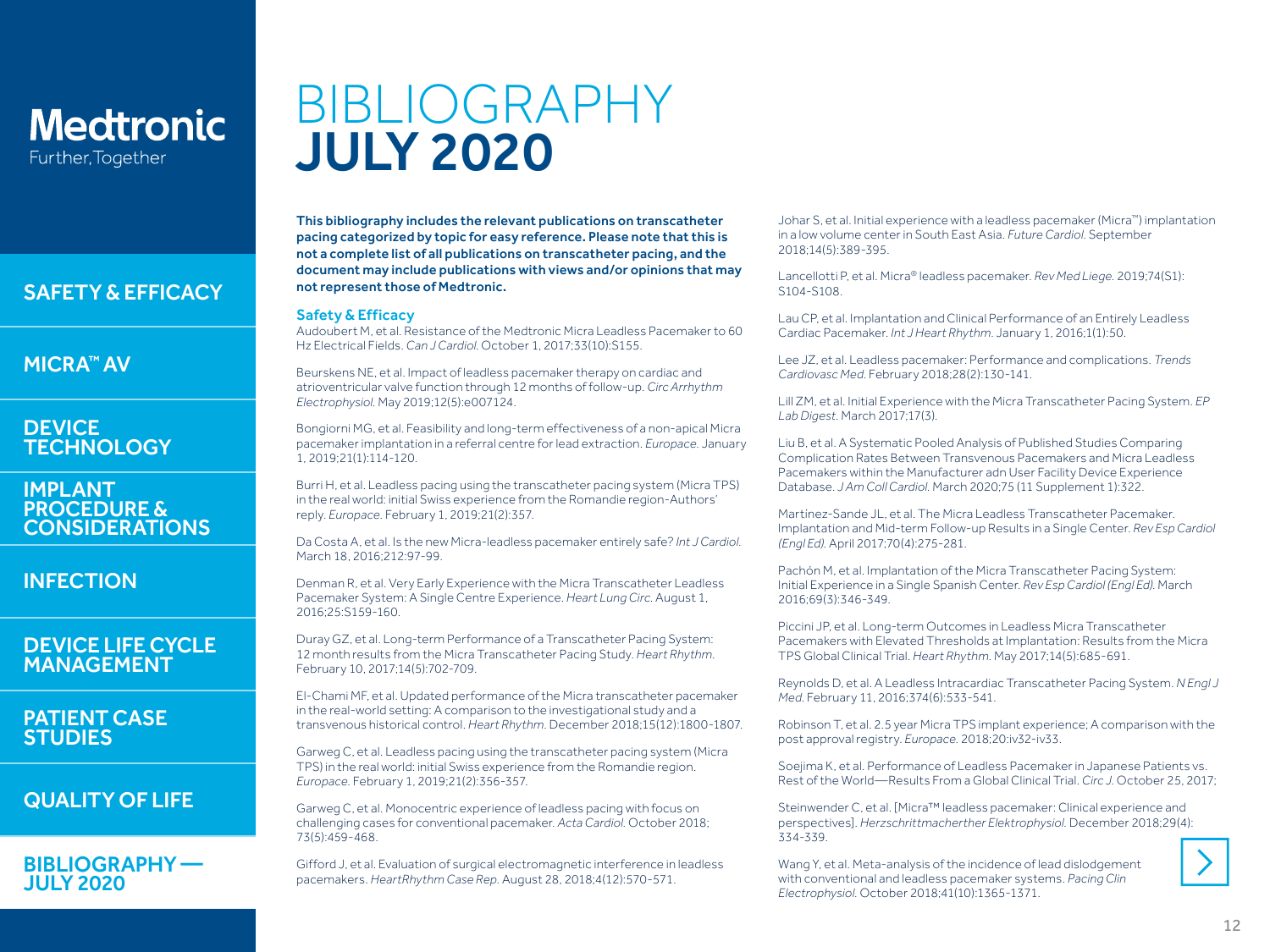## BIBLIOGRAPHY JULY 2020

Wiles BM, et al. Design and evaluation of the Micra Transcatheter Pacing System for bradyarrhythmia management. *Future Cardiol.* January 2019;15(1):9-15.

#### Micra AV

Chinitz L, et al. Accelerometer-based atrioventricular synchronous pacing with a ventricular leadless pacemaker: Results from the Micra atrioventricular feasibility studies. *Heart Rhythm.* September 2018;15(9):1363-1371.

Garweg C, et al. Behavior of leadless AV synchronous pacing during atrial arrhythmias and stability of the atrial signals over time-Results of the MARVEL Evolve subanalysis. *Pacing Clin Electrophysiol.* March 2019;42(3):381-387.

Garweg C, et al. Predictors of Atrial Mechanical Sensing and Atrioventricular Synchrony with a Leadless Ventricular Pacemaker: Results from the MARVEL 2 Study. *Heart Rhythm*. Published online July 24, 2020.

Steinwender C, et al. Atrioventricular synchronous pacing using a leadless ventricular pacemaker: Results from the MARVEL 2 study. *JACC: Clinical Electrophysiology.* January 2020;6(1):94-106.

#### Device Technology

Bari Z, et al. Physical activity detection in patients with intracardiac leadless pacemaker. *J Cardiovasc Electrophysiol.* December 2018;29(12):1690-1696.

Blessberger H, et al. Monocenter Investigation Micra® MRI study (MIMICRY): feasibility study of the magnetic resonance imaging compatibility of a leadless pacemaker system. *Europace.* January 1, 2019;21(1):137-141.

Edlinger C, et al. Visualization and appearance of artifacts of leadless pacemaker systems in cardiac MRI: An experimental ex vivo study. *Wien Klin Wochenschr.* July 2018;130(13-14):427-435.

Eggen MD, et al. Design and evaluation of a novel fixation mechanism for a transcatheter pacemaker. *IEEE Trans Biomed Eng.* September 2015;62(9):2316- 2323.

Kiblboeck D, et al. Artefacts in 1.5 Tesla and 3 Tesla cardiovascular magnetic resonance imaging in patients with leadless cardiac pacemakers. *J Cardiovasc Magn Reson.* July 5, 2018;20(1):47*.*

Kypta A, et al. Three Tesla cardiac magnetic resonance imaging in a patient with a leadless cardiac pacemaker system. *Eur Heart J.* September 7, 2017;38(34):2628.

Lloyd M, et al. Rate Adaptive Pacing in an Intracardiac Pacemaker. *Heart Rhythm.* February 2017;14(2):200-205.

Mattson AR, et al. The fixation tines of the Micra™ leadless pacemaker are atraumatic to the tricuspid valve. *Pacing Clin Electrophysiol.* December 2018;41(12):1606-1610.

Soejima K, et al. Safety evaluation of a leadless transcatheter pacemaker for magnetic resonance imaging use. *Heart Rhythm.* June 29, 2016;13(10):2056- 2063.

#### Implant Procedure & Considerations

Cheema P, et al. Radiation Exposure During Leadless and Transvenous Pacing System Implantantation. *J Am Coll Cardiol.* March 2020;75(11 Supplement 1):386.

Cipolletta L, et al. An indissoluble knot: An unexpected troubleshooting during Micra implantation. *Pacing Clin Electrophysiol.* June 2019;42(6):747-748.

Cronin B, et al. Update on Cardiovascular Implantable Electronic Devices for Anesthesiologists. *J Cardiothorac Vasc Anesth.* August 2018;32(4):1871-1884.

El-Chami MF, et al. How to Implant a Leadless Pacemaker With a Tine-Based Fixation. *J Cardiovasc Electrophysiol.* December 1, 2016;27(12):1495-1501.

El-Chami MF, et al. Impact of operator experience and training strategy on procedural outcomes with leadless pacing: Insights from the Micra Transcatheter pacing study. *Pacing Clin Electrophysiol.* April 1, 2017;40(7):834-842.

Essandoh M. Perioperative Management of the Micra Leadless Pacemaker. *J Cardiothorac Vasc Anesth.* December 2017;31(6):e97-e98.

Gabriels J, et al. Balloon Dilation of an Inferior Vena Cava Filter to Implant a Leadless Pacemaker. *JACC: Clin Electrophysiol.* December 26, 2017;3(13):1605- 1606.

Gerdes C, et al. Retrieval of Medtronic Micra Transcatheter Pacing System after tether removal. *Europace.* August 2016;18(8):1202.

Hai JJ, et al. Safety and feasibility of a midseptal implantation technique of a leadless pacemaker. *Heart Rhythm.* June 2019;16(6):896-902.

Kiani S, et al. Outcomes of Micra leadless pacemaker implantation with uninterrupted anticoagulation. *JJ Cardiovasc Electrophysiol.* August 2019; 30(8):1313-1318.

Kiani S, et al. The Safety and Feasibility of Same-Day Discharge After Implantation of MICRA Transcatheter Leadless Pacemaker System. *J Atr Fibrillation.* June 30, 2019;12(1):2153.

Kypta A, et al. Subcutaneous Double 'Purse String Suture'–A Safe Method for Femoral Vein Access Site Closure After Leadless Pacemaker Implantation. *Pacing Clin Electrophysiol.* July 2016;39(7):675-679.

Mickus GJ, et al. Perioperative Management of a Leadless Pacemaker: The Paucity of Evidence-Based Guidelines. J *Cardiothorac Vasc Anesth.* December 2016;30(6): 1594-1598.



[BIBLIOGRAPHY —](#page-11-0)  JULY 2020

[QUALITY OF LIFE](#page-10-0)

[SAFETY & EFFICACY](#page-1-0)

### [MICRA™ AV](#page-2-0)

#### **DEVICE [TECHNOLOGY](#page-3-0)**

IMPLANT PROCEDURE & [CONSIDERATIONS](#page-4-0)

**[INFECTION](#page-5-0)** 

#### [DEVICE LIFE CYCLE](#page-6-0)  MANAGEMENT

[PATIENT CASE](#page-7-0)  **STUDIES**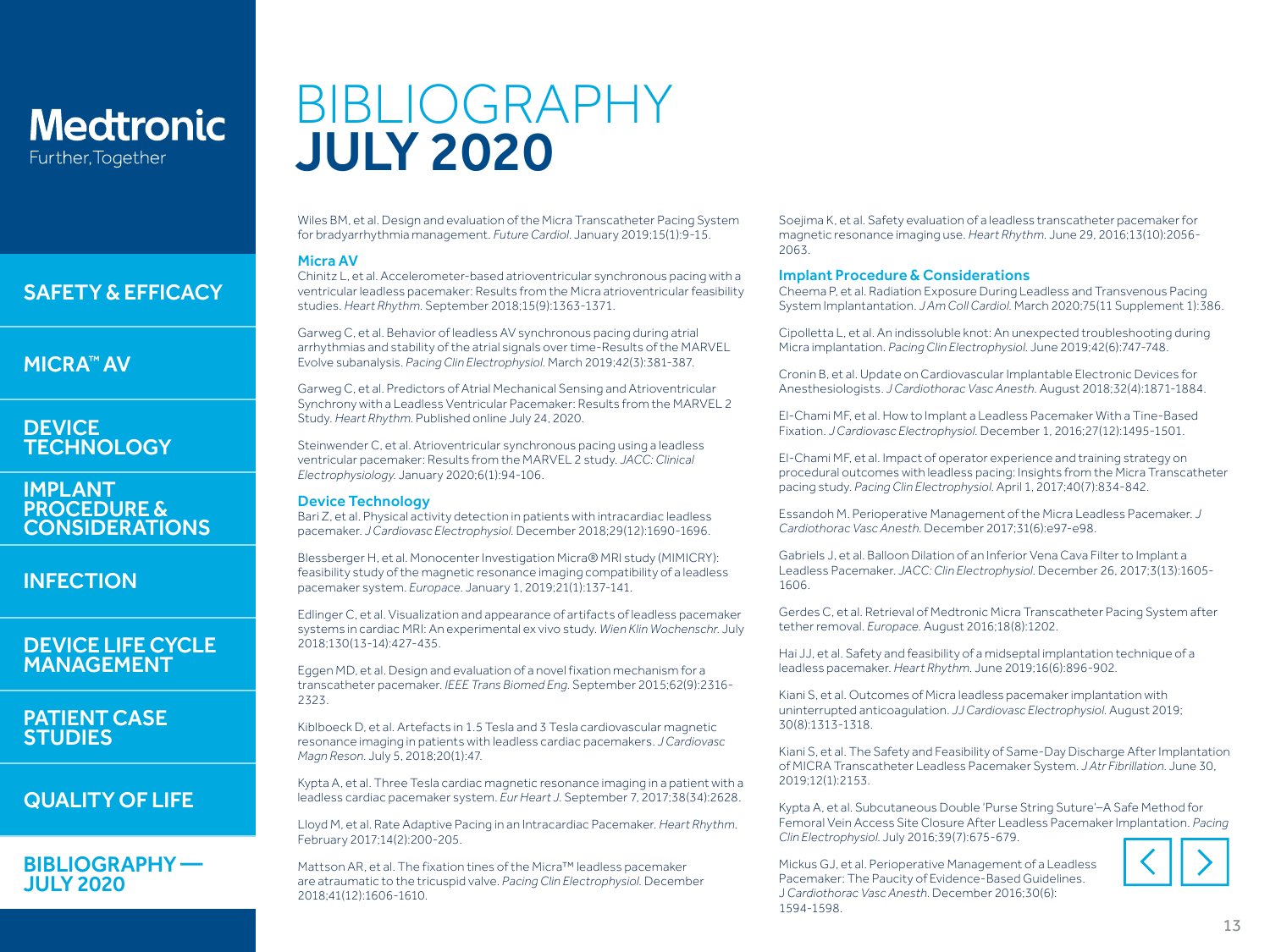[SAFETY & EFFICACY](#page-1-0)

### [MICRA™ AV](#page-2-0)

#### **DEVICE [TECHNOLOGY](#page-3-0)**

#### IMPLANT PROCEDURE & [CONSIDERATIONS](#page-4-0)

[INFECTION](#page-5-0)

#### [DEVICE LIFE CYCLE](#page-6-0)  MANAGEMENT

#### [PATIENT CASE](#page-7-0)  **STUDIES**

### [QUALITY OF LIFE](#page-10-0)

#### [BIBLIOGRAPHY —](#page-11-0)  JULY 2020

## BIBLIOGRAPHY JULY 2020

Mohammed M, et al. Outcomes using a single tapered dilator for Micra leadless pacemaker implant. *Indian Pacing Electrophysiol J.* May-June 2020;20(3):105-111.

Morani G, et al. Troubleshooting in PM Leadless: How to manage an indissoluble knot. *J Arrythm.* June 18, 2019;35(4):676-678.

Nayak S, et al. Feasibility of Echocardiogram Guided Leadless Pacemaker Placement on the Ventricular Septum. *J Am Coll Cardiol.* March 2020;75(11 Supplement 1):492.

Okabe T, et al. Leadless pacemaker implantation and concurrent atrioventricular junction ablation in patients with atrial fibrillation. *Pacing Clin Electrophysiol.* May 2018;41(5):504-510.

Roberts PR. Leadless pacemaker implantation: Is it possible to eliminate pericardial effusion as a complication? *Heart Rhythm.* June 2019;16(6):903-904.

San Antonio R, et al. Management of anticoagulation in patients undergoing leadless pacemaker implantation. *Heart Rhythm.* December 2019;16(12):1849- 1854.

#### Infection

Beurskens NE, et al. Leadless pacemaker implantation after explantation of infected conventional pacemaker systems: a viable solution?. *Heart Rhythm.* January 2019;16(1):66-71.

El-Chami MF, et al. Leadless pacemakers reduce risk of device-related infection: Review of the potential mechanisms. *Heart Rhythm.* April 2, 2020;S1547- 5271(20)30280-0.

El-Chami MF, et al. Leadless pacemaker implant in patients with pre-existing infections: Results from the Micra postapproval registry. *J Cardiovasc Electrophysiol.* April 2019;30(4):569-574.

Garweg C, et al. Leadless cardiac pacemaker as alternative in case of congenital vascular abnormality and pocket infection. *Europace.* 2016 Oct;18(10):1564.

Koay A, et al. Treating an infected transcatheter pacemaker system via percutaneous extraction. *HeartRhythm Case Rep.* May 10, 2016;2(4):360-362.

Kypta A, et al. Temporary leadless pacing in a patient with severe device infection. *BMJ Case Rep.* May 17, 2016;2016:bcr2016215724.

#### Device Life Cycle Management

Afzal MR, et al. Techniques for successful early retrieval of the Micra transcatheter pacing system: A worldwide experience. *Heart Rhythm.* June 2018;15(6):841-846.

Borgquist R, et al. Leadless Medtronic Micra pacemaker almost completely endothelialized already after 4 months: first clinical experience from an explanted heart. *Eur Heart J.* April 7, 2016; 37(31):2503.

Breitenstein A, et al. Extraction of a leadless pacemaker 23 months after implantation. *Eur Heart J.* June 1, 2020;41(21):2038.

Chan NY, et al. Successful percutaneous retrieval of a leadless pacemaker due to an acute rise in pacing threshold. *Indian Pacing Electrophysiol J.* November-December 2017;17(6):186-188.

Cheung L, et al. Cremation of Leadless Pacemaker. *Pacing Clin Electrophysiol.*  March 11, 2017;40(6):629-631.

Curnis A, et al. First-in-human retrieval of chronically implanted Micra Transcatheter Pacing system. *Pacing Clin Electrophysiol.* July 2019;42(7): 1063-1065.

Fichtner S, et al. Percutaneous extraction of a leadless Micra pacemaker after dislocation: a case report. *Eur Heart J Case Rep.* July 13, 2019;3(3):ytz113.

Grubman E, et al. To Retrieve, or Not to Retrieve: System Revisions with the Micra Transcatheter Pacemaker. *Heart Rhythm.* December 2017;14(12):1801- 1806.

Karim S, et al. Extraction of a Micra Transcatheter Pacing System: First-inhuman experience. *HeartRhythm Case Rep.* October 23, 2015;2(1):60-62.

Kiani S, et al. Extraction of a 4-year-old Leadless Pacemaker with a Tine-Based Fixation. *HeartRhythm Case Rep.* May 31, 2019;5(8):424-425.

Kypta A, et al. Complete encapsulation of a leadless cardiac pacemaker. *Clin Res Cardiol.* January 1, 2016;105(1):94.

Kypta A, et al. First autopsy description of changes one year post-implantation of a leadless cardiac pacemaker: Unexpected ingrowth and severe chronic inflammation. *Can J Cardiol.* 2016;32(12):1578.e1-1578.e2.

Li J, et al. Safety and efficacy of leadless pacemaker retrieval. *J Cardiovasc Electrophysiol.* September 2019;30(9):1671-1678.

Morani G, et al. A case of removal of a "dancing" Micra. *EP Europace*. December 1, 2017;19(12):2000.

Morita J, et al. Retrieval of a Micra transcatheter pacing system in a heart with a preexisting lead. *Indian Pacing Electrophysiol J.* 2018;18(5):183-184.

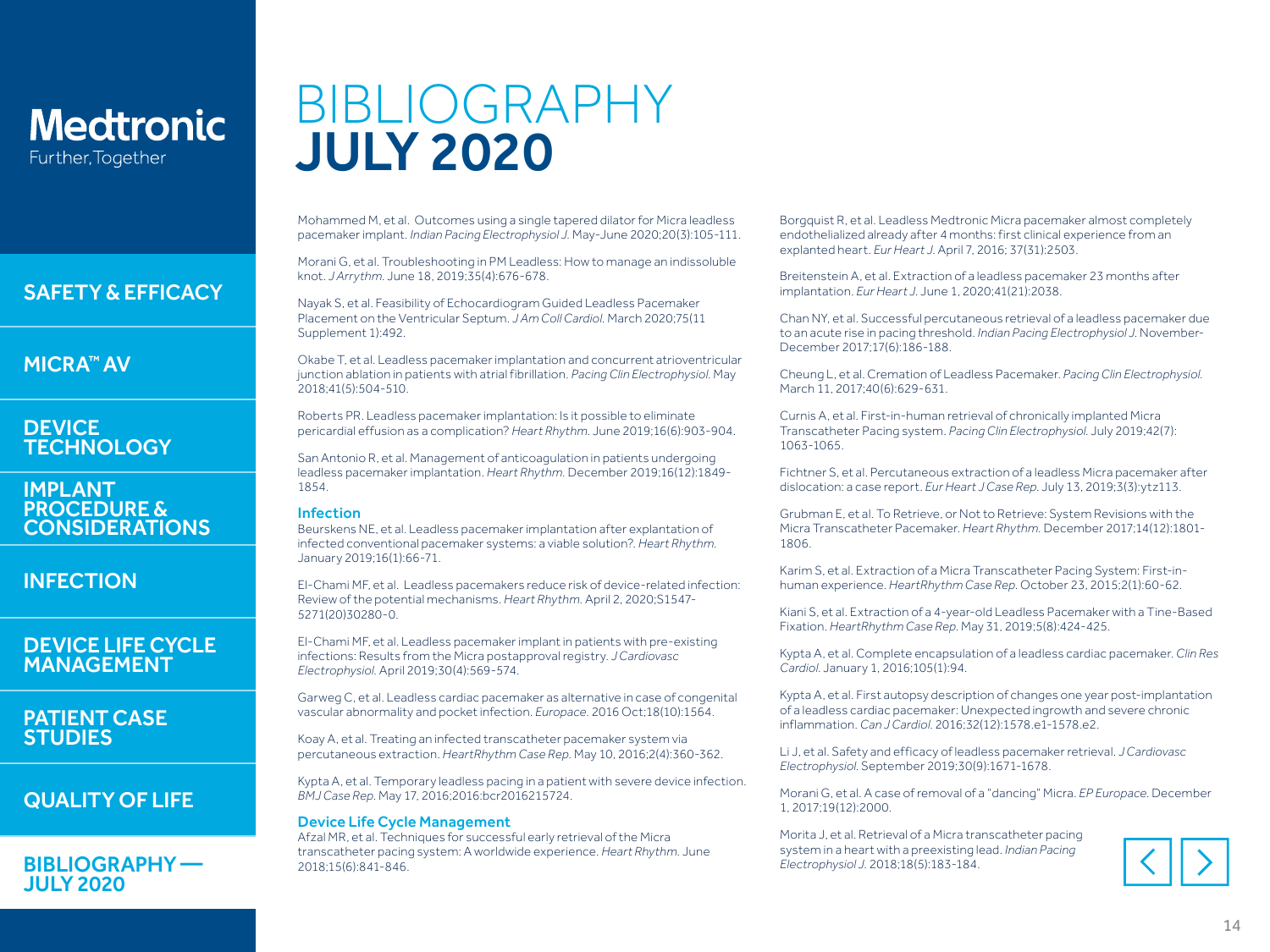#### [SAFETY & EFFICACY](#page-1-0)

[MICRA™ AV](#page-2-0)

#### **DEVICE [TECHNOLOGY](#page-3-0)**

IMPLANT PROCEDURE & [CONSIDERATIONS](#page-4-0)

**[INFECTION](#page-5-0)** 

#### [DEVICE LIFE CYCLE](#page-6-0)  MANAGEMENT

#### [PATIENT CASE](#page-7-0)  **STUDIES**

### [QUALITY OF LIFE](#page-10-0)

#### [BIBLIOGRAPHY —](#page-11-0)  JULY 2020

## BIBLIOGRAPHY JULY 2020

Nozoe M, et al. Successful percutaneous retrieval of a micra transcatheter pacing system at 8 weeks after implantation. *J Arrhythm.* October 13, 2018;34(6):653- 655.

Omdahl P, et al. Right Ventricular Anatomy Can Accommodate Multiple Transcatheter Pacemakers. *Pacing Clin Electrophysiol.* December 1, 2015;39(4):393-397.

Ücer E, et al. Close-up of a leadless pacemaker 3 days after implantation. *J Intervent Card Electrophysiol.* September 2017;49(3):289-290.

Vamos M, et al. MICRA Leadless Pacemaker on Autopsy. *JACC: Clin Electrophysiol.* April 6, 2016;2(5):636-637.

Vatterott PJ, et al. Retrieval of a chronically implanted leadless pacemaker within an isolated heart using direct visualization. *HeartRhythm Case Rep.* May 1, 2018;4(5):167-169.

#### Patient Selection

Da Costa A, et al. Transcatheter leadless cardiac pacing: the new alternative solution. *Int J Cardiol.* January 15, 2017;227:122-126.

El Amrani A, et al. Performance of the Micra cardiac pacemaker in nonagenarians. *Rev Esp Cardiol (Engl Ed).* April 2020;73(4):307-312.

Koene RJ, et al. Leadless Pacemaker Technologies: Patient Selection, Approach, and Outcomes. *Curr Cardiovasc Risk Rep.* April 1, 2018;12(4):11.

#### Patient Case Studies

Afzal MR, et al. Safety of Implantation of a Leadless Pacemaker via Femoral Approach in the Presence of an Inferior Vena Cava Filter. *Pacing Clin Electrophysiol.* August 2017;40(8):975-976.

Arana-Rueda E, et al. Leadless Pacemaker Implantation in a Patient With a Severe Thoracic Deformity. *Rev Esp Cardiol (Engl Ed).* June 2018;71(6):497-498.

Arias MA, et al. Thrombus formation at the tip of a leadless pacemaker causing multiple unnecessary repositioning. *Heart Rhythm.* November 2016;13(11):2265.

Beurskens NEG, et al. Percutaneous leadless pacemaker implantation in a patient with bilateral venous thoracic outlet syndrome. *J Vasc Access.* January 2019;20(1):105-106.

Beurskens NE, et al. Successful replacement of the longest worldwide in situ Nanostim leadless cardiac pacemaker for a Micra Transcatheter Pacing System. *J Interv Card Electrophysiol.* March 2018;51(2):161-162.

Boldt L-H, et al. First-in-human: Leadless Micra transcatheter pacing system meets the Nanostim leadless cardiac pacing system. *Europace.* February 1, 2018;20(2):391.

Bongiorni MG, et al. Leadless cardiac pacemaker implant in a patient with two deep brain stimulators: A peaceful cohabitation beyond prejudices. *Int J Cardiol.*  November 15, 2016;223:136-138.

Boveda S, et al. Leadless pacemaker surrounded by three valvular prostheses. *Heart Rhythm.* September 2017;14(9):1421.

Conti S, et al. Leadless pacemaker implantation in postpneumonectomy syndrome. *HeartRhythm Case Rep.* December 11, 2019;6(3):124-125.

De Regibus V, et al. Leadless pacing in a young patient with cardioinhibitory vasovagal syncope. *Indian Pacing Electrophysiol J.* May-June 2018;18(3):120-122.

Dunne L, et al. Systemic ventricular implantation of a leadless pacemaker in a patient with a univentricular heart and atrioventricular node calcification. *HeartRhythm Case Rep.* January 28, 2020;6(5):265-267.

El-Chami MF, et al. Leadless pacemaker implantation in hemodialysis patients: experience with the Micra Transcatheter Pacemaker. *JACC: Clin Electrophysiol.*  February 18, 2019;5(2):162-170.

Enomoto Y, et al. Leadless Pacemaker and Subcutaneous Implantable Cardioverter Defibrillator Combination in a Hemodialysis Patient. *Circ J.*  November 24, 2018*;*82(12):3108-3109.

Essandoh M, et al. An Echodensity in the Right Ventricle of a Patient with a Leadless Pacemaker: Is it Pathologic? *J Cardiothorac Vasc Anesth.* August 2019;33(8):2358-2359.

Estévez-Loureiro R, et al. Micra Leadless Pacemaker Implantation and Tricuspid Valve Repair with Mitraclip NT in a Patient with End-Stage Right Heart Failure. *Struct Heart.* 2018;2(6):567-568.

Ferrero P, et al. Leadless pacemaker implantation in a patient with complex congenital heart disease and limited vascular access. *Indian Pacing Electrophysiol J.* November-December 2016;16(6):201-204.

Filipovic K, et al. External electrical cardioversion of persistent atrial fibrillation in a patient with a Micra™ Transcatheter Pacing System. *Indian Pacing Electrophysiol J.* January-February 2018;18(1):44-46.

Flores E, et al. Successful implantation of a Micra leadless pacemaker via collateral femoral vein and inferior vena cava filter. *Clinical Case Rep.* March 2018;6(3):502-505.

Fudim M, et al. Transcatheter Leadless Pacemaker Implantation for Complete Heart Block Following CoreValve Transcatheter Aortic Valve Replacement. *J Cardiovasc Electrophysiol.* January 1, 2016;27(1):125-126.

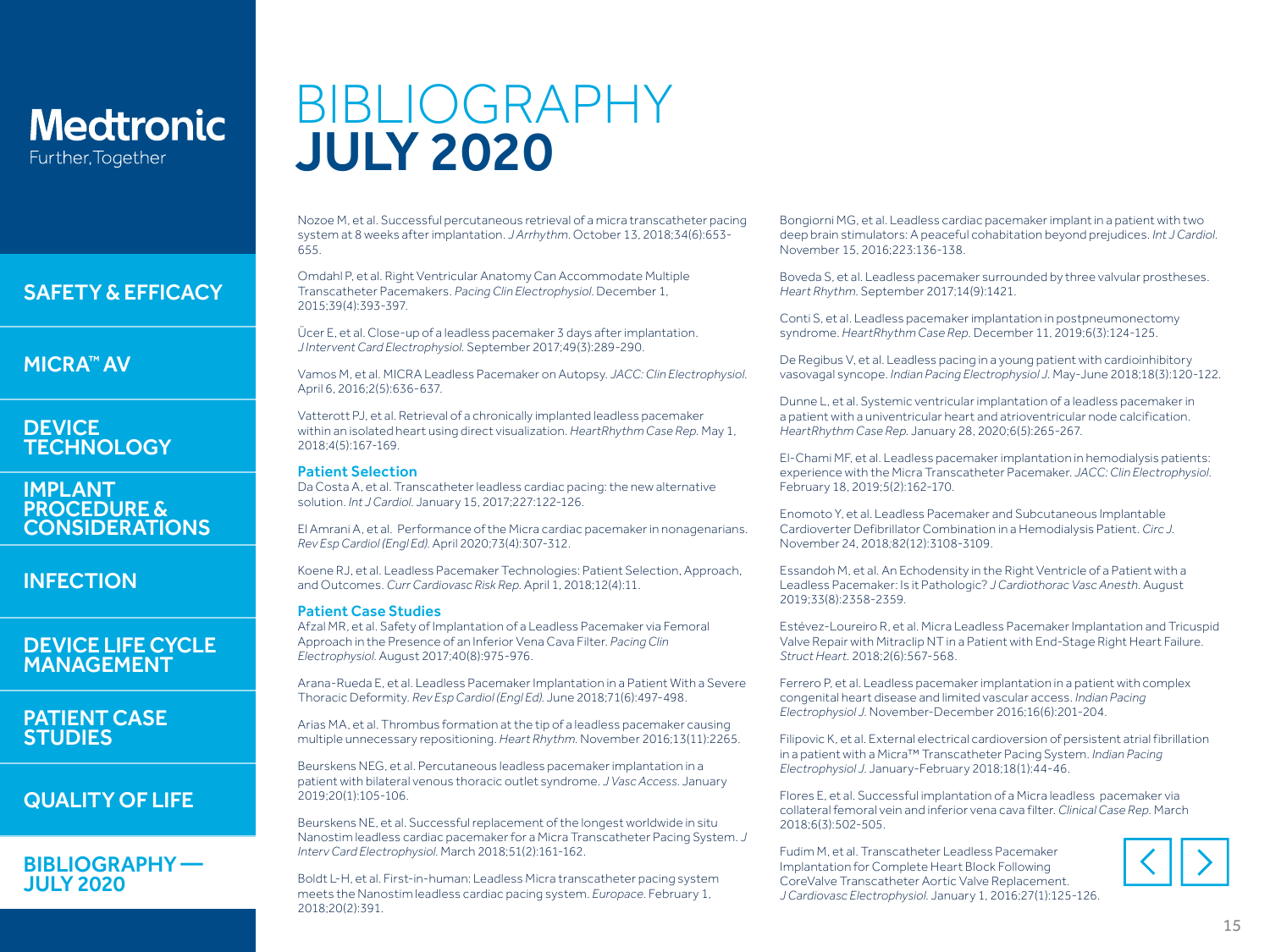#### [SAFETY & EFFICACY](#page-1-0)

[MICRA™ AV](#page-2-0)

#### **DEVICE [TECHNOLOGY](#page-3-0)**

IMPLANT PROCEDURE & [CONSIDERATIONS](#page-4-0)

[INFECTION](#page-5-0)

#### [DEVICE LIFE CYCLE](#page-6-0)  MANAGEMENT

[PATIENT CASE](#page-7-0)  STUDIES

### [QUALITY OF LIFE](#page-10-0)

#### [BIBLIOGRAPHY —](#page-11-0)  JULY 2020

## BIBLIOGRAPHY JULY 2020

Gallotti RG, et al. Leadless pacemaker placement in an 18-kilogram child: Procedural approach and technical considerations. *HeartRhythm Case Rep.*  November 1, 2019;5(11):555-558.

Garweg C, et al. Response to atrial arrhythmias in an atrioventricular synchronous ventricular leadless pacemaker: A case report in a paroxysmal atrial fibrillation patient. *HeartRhythm Case Rep.* December 2018;4(12):561-563.

Gattani R, et al. Leadless Pacemaker Implant in a Heart Transplant Patient. *J Am Coll Cardiol.* March 2020;75(11 Supplement 1):2633.

Grabowski M, et al. Implantation of the Micra transcatheter pacing system: Single Polish center experience with the real costs of hospitalization analysis. *Cardiol J.* August 28, 2018;27(1):47-53.

Ho J, et al. Simultaneous atrioventricular node ablation and leadless pacemaker implantation. *HeartRhythm Case Rep*. March 2017;3(3):186.

Holm N, et al. Complications with the MICRA TPS Pacemaker System: Persistent Complete Heart Block and Late Capture Failure. *Pacing Clin Electrophysiol.* April 2017;40(4):455-456.

Johar S, et al. Implant of a left atrial appendage occluder device (Watchman) and leadless pacing system (Micra) through the same venous access in a single sitting. *BMJ Case Rep.* February 16, 2018;2018:bcr2017222471.

Jung W, et al. Successful implant of a leadless pacemaker with tine-based fixation next to an abandoned battery-depleted screw-in helix fixation leadless device. *EP Europace.* March 1, 2018;20(3):500.

Karjalainen PP, et al. Transcatheter leadless pacemaker implantation in a patient with a transvenous dual-chamber pacemaker already in place: Transcatheter leadless pacemaker implantation. *J Electrocardiol.* May 13, 2016;49(4):554-556.

Kerwin SA, et al. Transcatheter pacemaker implantation in a patient with a bioprosthetic tricuspid valve. *J Interv Card Electrophysiol.* October 2015;44(1): 89-90.

Kotschet E, et al. Micra implantation in a patient with transposition of great arteries. *Pacing Clin Electrophysiol.* February 2019;42(2):117-119.

Kypta A, et al. Dawn of a new era: the completely interventionally treated patient. *BMJ Case Rep.* March 18, 2016;2016:bcr2015214268.

Kypta A, et al. Leadless Cardiac Pacemaker Implantation after Lead Extraction in Patients with Severe Device Infection. *J Cardiovasc Electrophysiol.* June 1, 2016;27(9):1067-1071.

Lau CP, et al. One stage atrioventricular nodal ablation and leadless pacemaker implantation for refractory atrial fibrillation. *J Arrhythm.* February 2019;35(1):139-141. Lau CP, et al. Transcatheter Leadless Cardiac Pacing with Limited Venous Access. *Pacing Clin Electrophysiol.* May 1, 2016;39(11):1281-1284.

Lau YM, et al. Asystole in focal epilepsy complicating a traumatic subdural hematoma. *J Arrhythm.* August 2017;33(4):330-332.

Ljungström E, et al. Combination of a leadless pacemaker and subcutaneous defibrillator with nine effective shock treatments during follow-up of 18 months. *J Electrocardiol.* September-October 2019;56:1-3.

Marai I, et al. Intraoperative Implantation of Micra Leadless Pacemaker During Valve Surgery. *Ann Thorac Surg.* May 1, 2018;105(5):e211-e212.

Martínez-Sande J.L., et al. Acute and long-term outcomes of simultaneous atrioventricular node ablation and leadless pacemaker implantation. *Pacing Clin Electrophysiol.* November 2018;41(11):1484-1490.

Martínez-Sande JL, et al. Radiotherapy in a leadless pacemaker. *EP Europace.* January 1, 2018;20(1):81.

Martínez-Sande JL, et al. Usefulness of Three-dimensional Transthoracic Echocardiograhy in the Localization of the Micra Leadless Pacemaker. *Rev Esp Cardiol (Engl Ed).* August 2017;70(8):670-671.

McCanta AC, et al. Implantation of a leadless pacemaker in a pediatric patient with congenital heart disease. *HeartRhythm Case Rep.* August 1, 2018;4(11):506- 509.

Morani G, et al. Leadless pacemaker implantation in achondroplastic dwarfism and recurrent cardiac implantable electronic device infections: a case report. *EP Europace.* July 1, 2018;20(7):1160.

Müller GC, et al. Leadless Pacing by Micra Transcatheter Pacing System: First Treatment of a Congenital Heart Disease Patient as the Only Option to Avoid Heart Transplant. *Thorac Cardiovasc Surg.* January 2016;64(S 02):ePP5.

Muraru D, et al. Transthoracic 3D echocardiography imaging of transcatheter pacing system. *Eur Heart J Cardiovasc Imaging.* May 1, 2017;18(8):937.

Ng JB, et al. Simultaneous leadless pacemaker and subcutaneous implantable cardioverter-defibrillator implantation—When vascular options have run out. *J Arrhythm.* February 2019;35(1):136-138.

Nührich JM, et al. Sole transfemoral venous access for cardiac pacemaker implantation. *BMJ Case Rep.* June 22, 2016;2016:bcr2016215938.

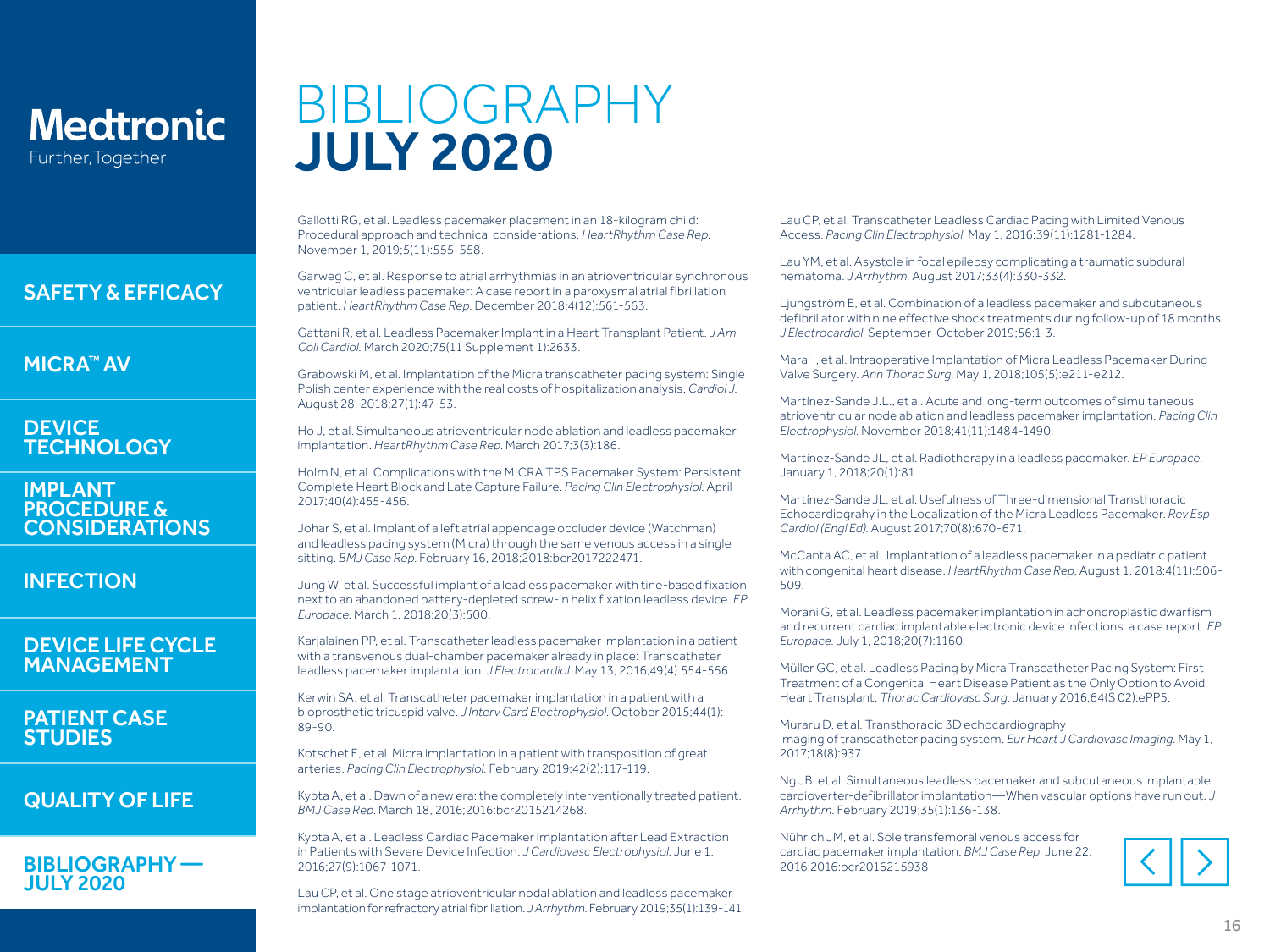#### [SAFETY & EFFICACY](#page-1-0)

[MICRA™ AV](#page-2-0)

#### **DEVICE [TECHNOLOGY](#page-3-0)**

IMPLANT PROCEDURE & [CONSIDERATIONS](#page-4-0)

**[INFECTION](#page-5-0)** 

#### [DEVICE LIFE CYCLE](#page-6-0)  MANAGEMENT

#### [PATIENT CASE](#page-7-0)  **STUDIES**

### [QUALITY OF LIFE](#page-10-0)

#### [BIBLIOGRAPHY —](#page-11-0)  JULY 2020

## BIBLIOGRAPHY JULY 2020

Olsen FJ, et al. Malignant ventricular tachycardia and cardiac arrest induced by a Micra™ leadless pacemaker. *J Electrocardiol.* November-December 2018;51(6):1053-1054.

Opolski MP, et al. Augmented-reality computed tomography-guided transcatheter pacemaker implantation in dextrocardia and congenitally corrected transposition of great arteries. *Cardiol J.* 2018;25(3):412-413.

Pachón M, et al. Leadless Pacemaker After Complicated Hematoma. *Rev Esp Cardiol (Engl Ed).* June 2016;69(6):607.

Pachón M, et al. Miniaturized Transcatheter Leadless Pacemaker in a Patient with Double Mechanical Prosthesis. *Arq Bras Cardiol.* March 2017;108(3):279-280.

Pachón M, et al. Trascatheter leadless pacemaker in a patient with mitral mechanical prosthesis. *Arch Cardiol Mex.* April-June 2017;87(2):170-171.

Patel S, et al. Leadless Pacemaker Insertion Complicated by Right Ventricular Pseudoaneurysm. *J Am Coll Cardiol.* March 2020;75(11 Supplement 1):3259.

Rao K, et al. Concurrent Implantation of a Leadless Pacemaker Followed by TAVR is a Novel and Feasible Procedure in Patients with Severe Aortic Stenosis and Sick Sinus Syndrome. *J Am Coll Cardiol.* March 2020;75(11 Supplement 1):2780.

Raza A, et al. Novel Application for Leadless Pacemaker in Cervical Spinal Cord Injury. *J Am Coll Cardiol.* March 2020;75(11 Supplement 1):2380.

Razi M, et al. Troubleshooting during pacemaker implant in persistent left superior vena cava with absence of right superior vena cava (isolated persistent left superior vena cava). *Avicenna J Med.* April-June 2016;6(2):47-50.

Regoli F, et al. Combined Left Atrial Appendage Closure and Pace-maker Implant Through a Single Right Femoral Vein Access. *Pacing Clin Electrophysiol.* August 2016;39(8):900-902.

Roberts PR, et al. The use of a single chamber leadless pacemaker for the treatment of cardioinhibitory vasovagal syncope. *Int J Cardiol Heart Vasc.* March 28, 2019;23:100349.

Russell MR, et al. Initial experience with transcatheter pacemaker implantation for adults with congenital heart disease. *J Cardiovasc Electrophysiol.* August 2019;30(8):1362-1366.

Salaun E, et al. Right ventricular and tricuspid valve function in patients chronically implanted with leadless pacemakers. *EP Europace.* May 1, 2018;20(5):823-828.

Sanhoury M, et al. Rescue Leadless Pacemaker Implantation in a Pacemaker Dependent Patient with Congenital Heart Disease and no Alternative Routes for Pacing. *J Atr Fibrillation.* February 28, 2017;9(5):1542.

Shehadeh M, et al. Successful Micra Leadless Pacemaker Implantation through an Iliac Vein Stent. *J Am Coll Cardiol.* March 2020;75(11 Supplement 1):2685.

Sideris S, et al. Leadless pacing systems: A valuable alternative for patients with severe access problems. *Hellenic J Cardiol.* January-February 2018;59(1):36-39.

Solís LD, et al. Leadless Pacemaker Due to Bilateral Subclavian Stenosis. *Rev Esp Cardiol (Engl Ed).* April 2017;70(4):294.

Sterliński M, et al. Percutaneous extraction from pulmonary artery in complex congenital heart disease and complete heart block patient. *EuroIntervention.* June 20, 2018;14(2):236-237.

Taborsky M, et al. Extraction of a dislocated leadless pacemaker in a patient with infective endocarditis and repeated endocardial and epicardial pacing system infections. *Biomed Pap Med Fac Univ Palacky Olomouc Czech Repub.* February 2019;163(1):85-89.

Tam TK, et al. Leadless pacemaker tether failure during recapture attempt leading to device embolization. *HeartRhythm Case Rep.* May 1, 2019;5(5):247-250.

Tang GH, et al. First percutaneous Micra leadless pacemaker implantation and tricuspid valve repair with MitraClip NT for lead-associated severe tricuspid regurgitation. *EuroIntervention.* February 2017;12(15):e1845-e1848.

#### Quality of Life

Cabanas-Grandio P, et al. Quality of life of patients undergoing conventional vs leadless pacemaker implantation: A multicenter observational study. *J Cardiovasc Electrophysiol.* January 2020;31(1):330-336.

Tjong FVY, et al. Micra Investigators. Health-related quality of life impact of a transcatheter pacing system. *J Cardiovasc Electrophysiol.*December 2018;29(12): 1697-1704.

#### Other Transcatheter Technologies

Ahmed FZ, et al. First Report of Effective Spontaneous Ventricular Tachycardia Defibrillation and Pacemaker Function Using a Totally Leadless Dual-Device Strategy. *Can J Cardiol.* May 2017;33(8).

Ahmed FZ, et al. Totally Leadless Dual-Device Implantation for Combined Spontaneous Ventricular Tachycardia Defibrillation and Pacemaker Function: A First Report. *Can J Cardiol.* August 2017;33(8):1066.e5-1066.e7.

Albatat M, et al. Technological and Clinical Challenges in Lead Placement for Cardiac Rhythm Management Devices. *Ann Biomed Eng.* January 2020;48(1):26-46.

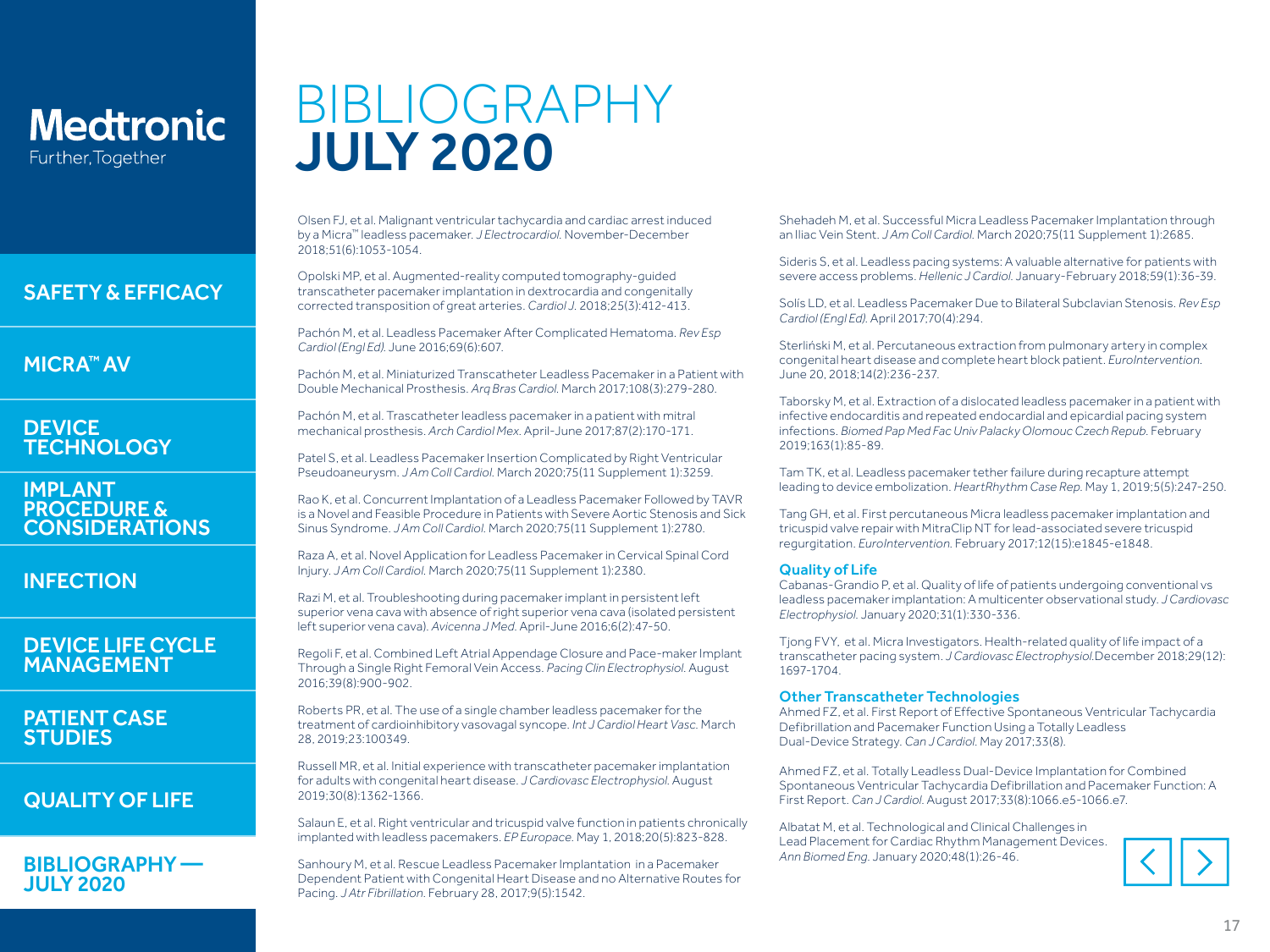#### [SAFETY & EFFICACY](#page-1-0)

[MICRA™ AV](#page-2-0)

**DEVICE [TECHNOLOGY](#page-3-0)** 

IMPLANT PROCEDURE & [CONSIDERATIONS](#page-4-0)

[INFECTION](#page-5-0)

#### [DEVICE LIFE CYCLE](#page-6-0)  MANAGEMENT

[PATIENT CASE](#page-7-0)  **STUDIES** 

### [QUALITY OF LIFE](#page-10-0)

[BIBLIOGRAPHY —](#page-11-0)  JULY 2020

## BIBLIOGRAPHY JULY 2020

Asirvatham RS, et al. Nanostim leadless pacemaker retrieval and simultaneous micra leadless pacemaker replacement: a single-center experience. *J Interv Card Electrophysiol.* January 2020;57(1):125-131.

Chew DS, et al. Leadless cardiac pacemakers: present and the future. *Curr Opin Cardiol.* January 1, 2018;33(1):7-13.

Grieco D, et al. The Micra and LEADLESS II trials. *G Ital Cardiol.* 2016;17(10):791- 795.

Groner A, et al. The leadless pacemaker: An innovative design to enhance pacemaking capabilities. *JAAPA.* June 2019;32(6):48-50.

Kancharla K, et al. Leadless Pacemakers–Implant, Explant and Long-Term Safety and Efficacy Data. *J Atr Fibrillation.* August 31, 2017 *;*10(2):1581.

Magnusson P, et al. "Leadless Pacemakers." In: *Cardiac Pacing and Monitoring - New Methods, Modern Devices.* IntechOpen, 2019.

Mondesert B, et al. Technological Advances in Arrhythmia Management Applied to Adults With Congenital Heart Disease. *Can J Cardiology.* December 2019;35(12):1708-1722.

Montgomery JA, et al. Feasibility of Defibrillation and Pacing without Transvenous Leads In A Combined Micra and S-Icd System Following Lead Extraction. *J Cardiovasc Electrophysiol.* February 2017;28(2):233-234.

Piro A, et al. Leadless pacing: Presente e Futuro della stimolazione cardiaca. *G Ital Cardiol.* January 1, 2019;20(1):32-40.

Tjong FVY, et al. Permanent Leadless Cardiac Pacemaker Therapy: A Comprehensive Review. *Circulation.* April 11, 2017;135(15):1458-1470.

Vaidya VR, et al. Real-world experience with leadless cardiac pacing. *Pacing Clin Electrophysiol.* March 2019;42(3):366-373.

Vamos M, et al. Incidence of Cardiac Perforation With Conventional and With Leadless Pacemaker Systems: A Systematic Review and Meta-Analysis. *J Cardiovasc Electrophysiol.* March 2017;28(3):336-346.